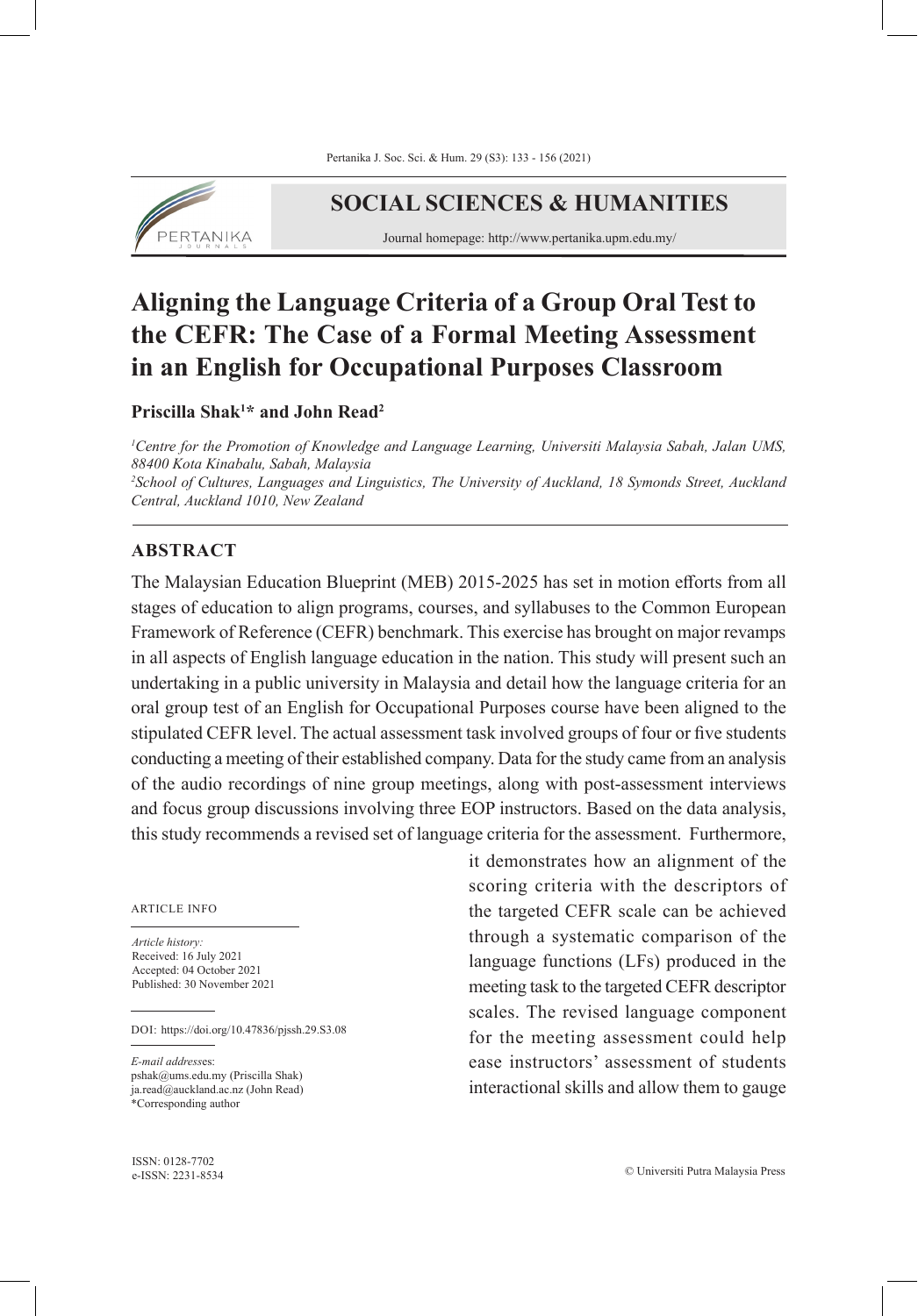better their students' attainment of the skills required in a formal meeting context.

*Keywords:* Assessment criteria, CEFR descriptor scales, EOP, formal meeting, group oral, language function analysis

# **INTRODUCTION**

The English Language Education Reform prompted recent prominent transformations of Malaysia's English language education landscape due to the implementation the Malaysian Education Blueprint (MEB) 2015-2025. The MEB, launched in 2015, is a reform plan spanning all stages of education from preschool to tertiary levels, which has resulted in the unified alignment of the English curricula of these institutions to the Common European Framework of Reference (CEFR) (Council of Europe, 2001). The CEFR includes specifications of six levels of proficiency, each of which has been adopted in the MEB as the aspirational target for one level of education in Malaysia: A1for preschool, A2 for primary, B1 for secondary, B2 for post-secondary, and B2 to C1 for university (Ministry of Education Malaysia, 2016).

The CEFR originated as a project sponsored by the Council of Europe in the late  $20<sup>th</sup>$  Century to promote language learning among adults who had completed their compulsory education. However, it has subsequently become influential at all levels of education in Europe and many other countries worldwide (Byram & Parmenter, 2012; Read, 2019). It is often seen primarily as an assessment scale, and it does serve as a point of reference for many standardized international tests, including IELTS, TOEFL, and TOEIC (Don & Abdullah, 2019; Abidin & Jamil, 2015). However, it has a much broader scope than that: there are multiple scales in the framework that "are accompanied by a detailed analysis of communicative contexts, themes, tasks and purposes" and the "CEFR is used in teacher education, the reform of foreign language curricula, the development of teaching materials and for the comparability of qualifications" (Council of Europe, 2020b).

There have been numerous critics of the CEFR, both in general terms (Fulcher, 2004; Hulstijn, 2007) and more specifically about problems in defining the B2 level for university admission in Europe and Australia (Deygers et al., 2018a; Deygers et al., 2018b). In addition, closer to home Foley (2019) has raised concerns about how the use of the CEFR as a benchmark has been implemented in various ASEAN countries, including Malaysia. Nevertheless, applied linguists have recognized the appeal of the framework to policymakers as a means of articulating language education goals according to internationally defined levels of proficiency and as a tool for accountability in education. As McNamara (2014) has pointed out, "the functionality of a universal letter/number system to code the six levels is a key feature of the CEFR, which makes it attractive to administrators and policymakers" (p. 227).

In Malaysia's case, policymakers insist that a form of standardization is required,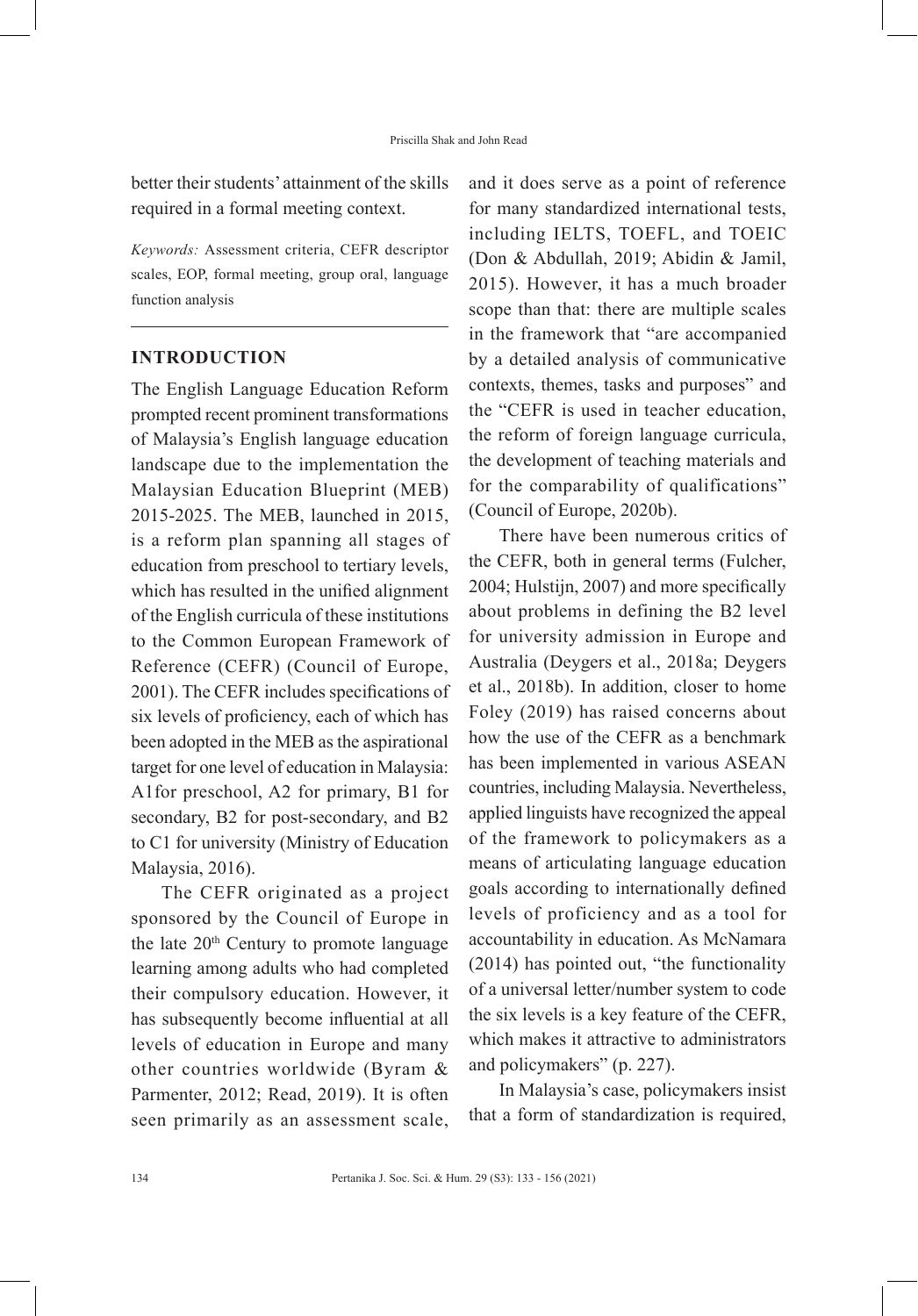especially to align English graduates' language proficiency across universities and as a form of quality control. As such, it is the public higher learning institutions' role to help the Ministry achieve this target. Accordingly, this article aims to investigate how the assessment of a specific course at a Malaysian university can be aligned to the CEFR B2 benchmark.

# **The EOP Meeting Assessment as a Test Task**

The context of the present study is a course in English for Occupational Purposes (EOP) at a Malaysian university. The students undertake a group project to establish a company, and they are assessed based on their language performance in the task of a simulated company meeting. The main objective of the EOP course is to improve the students' employability by enhancing their language skills to secure future employment and communicate effectively in future workplaces. These include interviewing, presentation, and meeting skills. Specifically, this study focuses on the formal meeting assessment of the EOP course, which is detailed in the next section.

A review of the literature reveals that the meeting test task is somewhat unconventional. For example, Shehadeh (2017) pointed out that there are relatively few studies that investigated the use of task-based language testing (TLBT) in the English for Specific Purposes (ESP) realm despite both sharing similar underlying principles, which are "goal-oriented,"

"has a real outcome" and "reflects reallife language use and language need" (Shehadeh, 2018, p. 1).

When learners are engaged in a task, they actively focus on meaning-making through interaction in the target language (Nunan, 1989). At the same time, tasks naturally encourage collaboration between learners (Bruton, 2002). In attempting their tasks, learners interact with one another and engage in collaborative efforts to complete the task assigned as there is a real need to do so for mutual benefits (Nakatsuhara, 2013; Shak, 2014; Shak, 2016; Taylor 1983). Therefore, tasks enable language learners to function in "extended, realistic discourse" and help them learn how to use language appropriately for real communicative purposes (Taylor, 1983, p. 70). According to Skehan (1998), managing tasks engages the "naturalistic acquisitional mechanism" that helps learners to develop language skills (p. 95).

For an assessment task to be authentic, it should "parallel those in the real world" (Messick, 1996, p. 3). It means that a task should simulate the target context as closely as possible. Ellis (2003) also highlighted the need for task-based assessment to represent "real-world" behavior and activities (p. 285). In an earlier study undertaken by the first author to investigate the learners' perception of a task-based group project work related to the current study, it was found that the participants viewed the tasks assigned as comparable to a real-world task (Shak, 2014). In addition, for a test task to be useful, it should be informed by the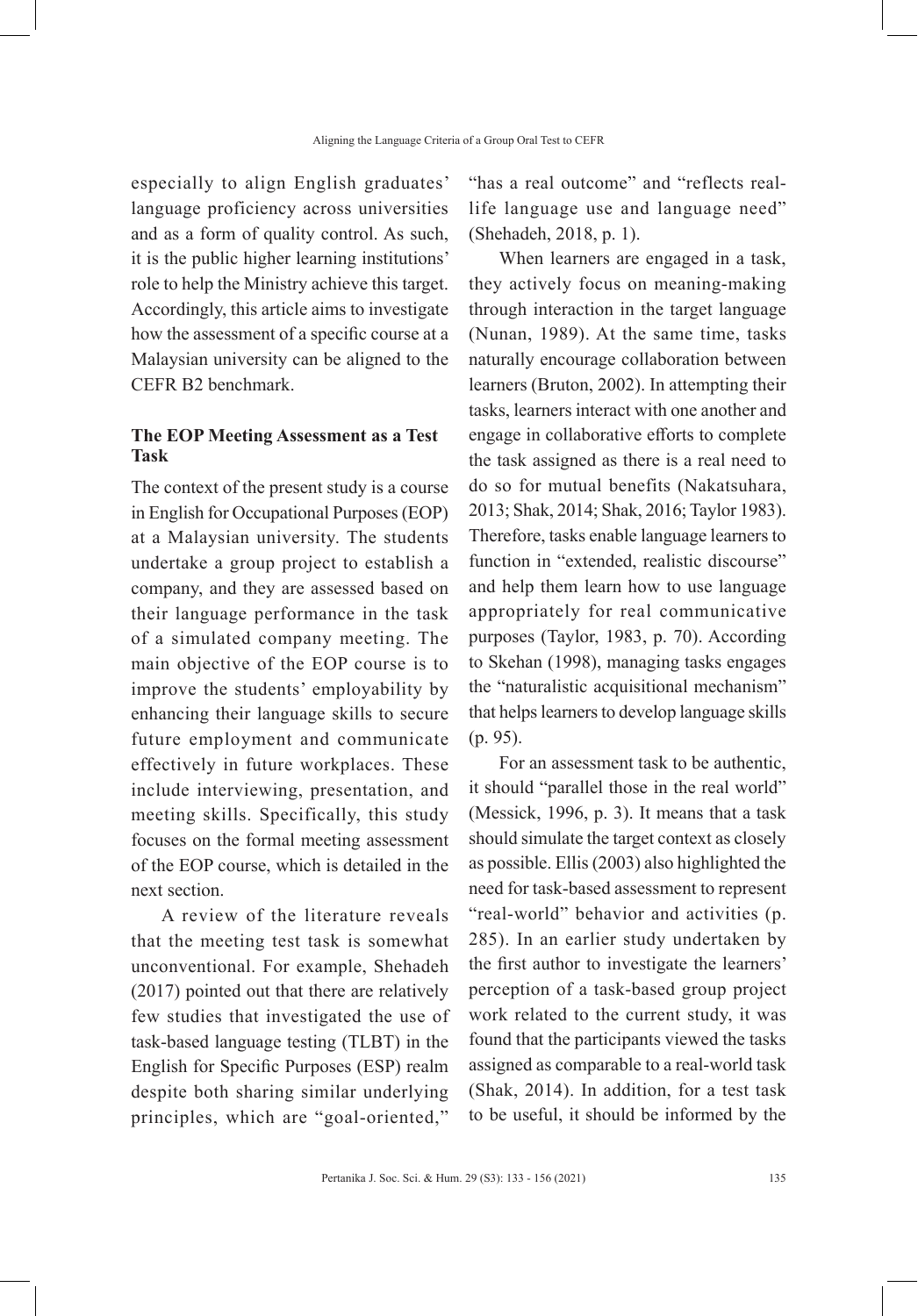real-world language use domain (Bachman & Palmer, 1996). Finally, these authors discussed the notion of 'interactiveness,' which refers to the match between the abilities engaged by the test task and those that learners require in the target language use (TLU) context. Following Bachman and Palmer's visual representation, the TLU domains and tasks for this study are presented in Figure 1.



*Figure 1*. English for Occupational Purposes TLU domain and TLU tasks

As illustrated in Figure 1, the tasks in the TLU domain that apply to the EOP meeting require the test takers to make decisions, negotiate meaning and justify opinions. These functions are among those that are necessary for the successful completion of the meeting assessment task.

Previous studies have highlighted the central role of discourse analysis in offering insights into the nature of interactions in various testing contexts (McNamara et al., 2002; Nakatsuhara, 2013; van Batenburg et al., 2018; Woodward-Kron & Elder 2015). In addition, researchers studying

institutional talk have identified formal meeting talk as a genre distinct from other institutional discourse and ordinary conversation (Angouri & Marra, 2010; Asmuß, 2013; Asmuß & Svennevig, 2009; Drew & Heritage, 1992; Svennevig, 2012a; Svennevig, 2012b). Therefore, assessments focusing on this genre should concentrate on its distinctive characteristics and the acquisition of relevant skills to perform the meeting tasks. The appropriate tool for this purpose is Language Function Analysis, which is discussed further in the Data Analysis section below.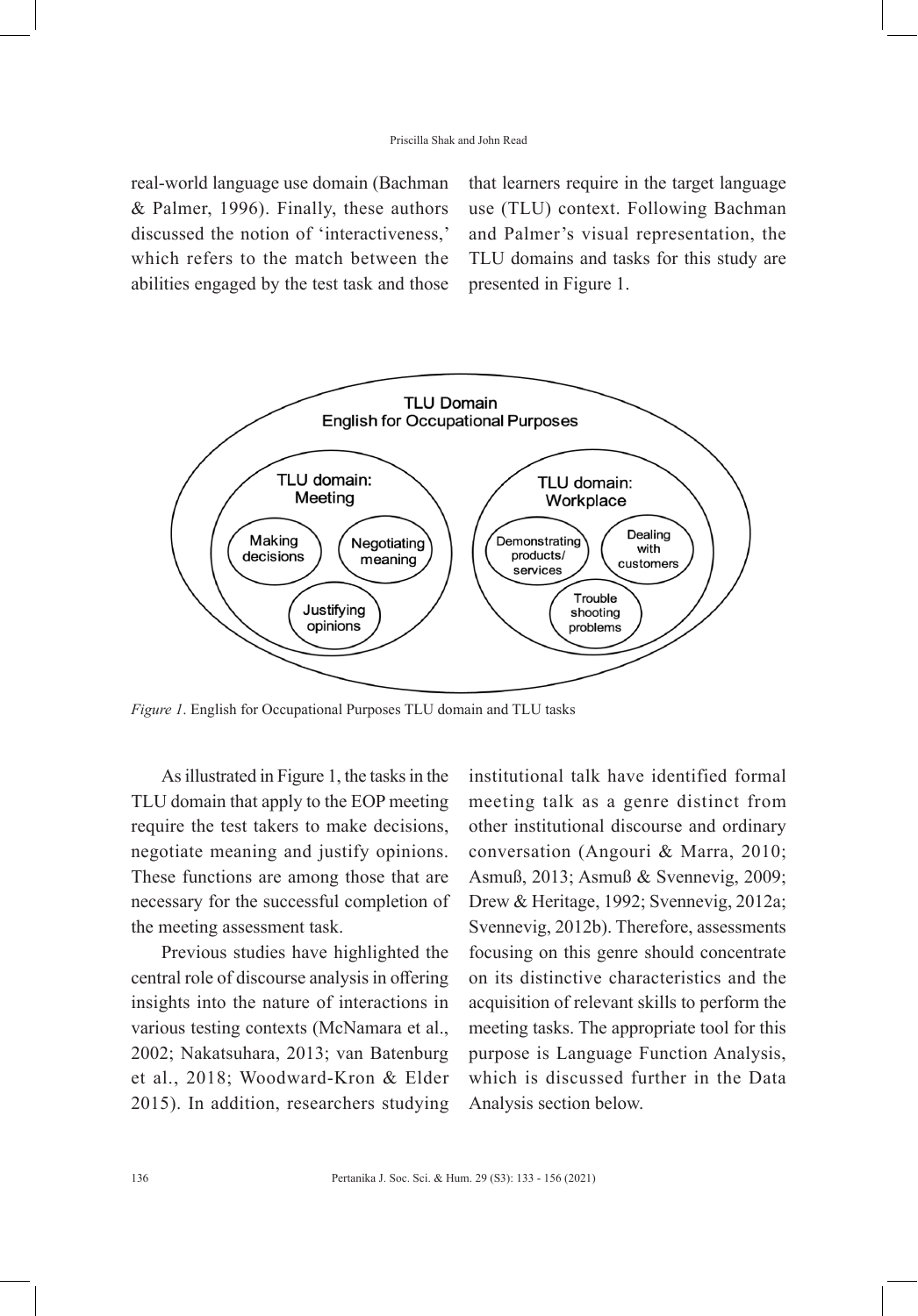#### **The Present Study**

The main objective of this study, which is part of a larger-scale project, is to recommend a revised marking scheme for the meeting assessment of the EOP course offered by a Language Centre in a public university in Malaysia. The paper focuses on the alignment of the assessment criteria to the stipulated CEFR B2 level. As such, the paper addresses the following two research questions:

1. What problems did the EOP instructors face when using the existing marking scheme to assess their students' interactional competence?

2. How can the existing marking scheme be revised to align with the CEFR B2 level?

Two sets of qualitative data were obtained from the EOP instructors to address the first research question: individual interviews after the assessment and a Focus Group Discussion (FGD). The synthesized data provided specific details regarding the problems faced by the instructors when assigning marks to their students and their thoughts on the alignment to the CEFR level. For the second research question, results from a Language Function Analysis (LFA) performed on audio recordings of the meeting assessment task were compared to the benchmarked CEFR B2 level descriptor scales for formal discussion (meetings), and recommendations were made based on the findings. The result is a recommended revised version for the language component of the meeting assessment marking scheme.

#### **The EOP Meeting Assessment**

The main purpose of the EOP meeting assessment was to evaluate whether the students had acquired the language skills needed to communicate successfully in a meeting setting. In addition, students were tested on their abilities to use language in a formal context and handle such workplace demands in the future. Based on their group project and the roles or positions, each of the students participated in a meeting assessment following a pre-agreed agenda for their group's meeting. The students' main task was to resolve their agenda items to their meeting objective(s). While performing the different roles assigned to them for the meeting test task, students were expected to utilize various language functions such as agreeing, clarifying, suggesting, justifying, negotiating, reciprocating, and interrupting to resolve their agenda items.

The assessment of the meeting task was guided by a marking scheme that contained a list of 16 Likert-type scale items. In accordance with the task-based nature of the EOP group project, the marking criteria focused on the abilities of the students to undertake the meeting task. The evaluation form covered three main components: content and organization (30 marks), presence (20 marks), and delivery, language, and grammar (30 marks). Table 1 lists the items for each of the components. Each item was graded according to a scale of one (very poor) to five (excellent), and each student was assigned individual marks.

While the study was being conducted, the center reviewed all of its English courses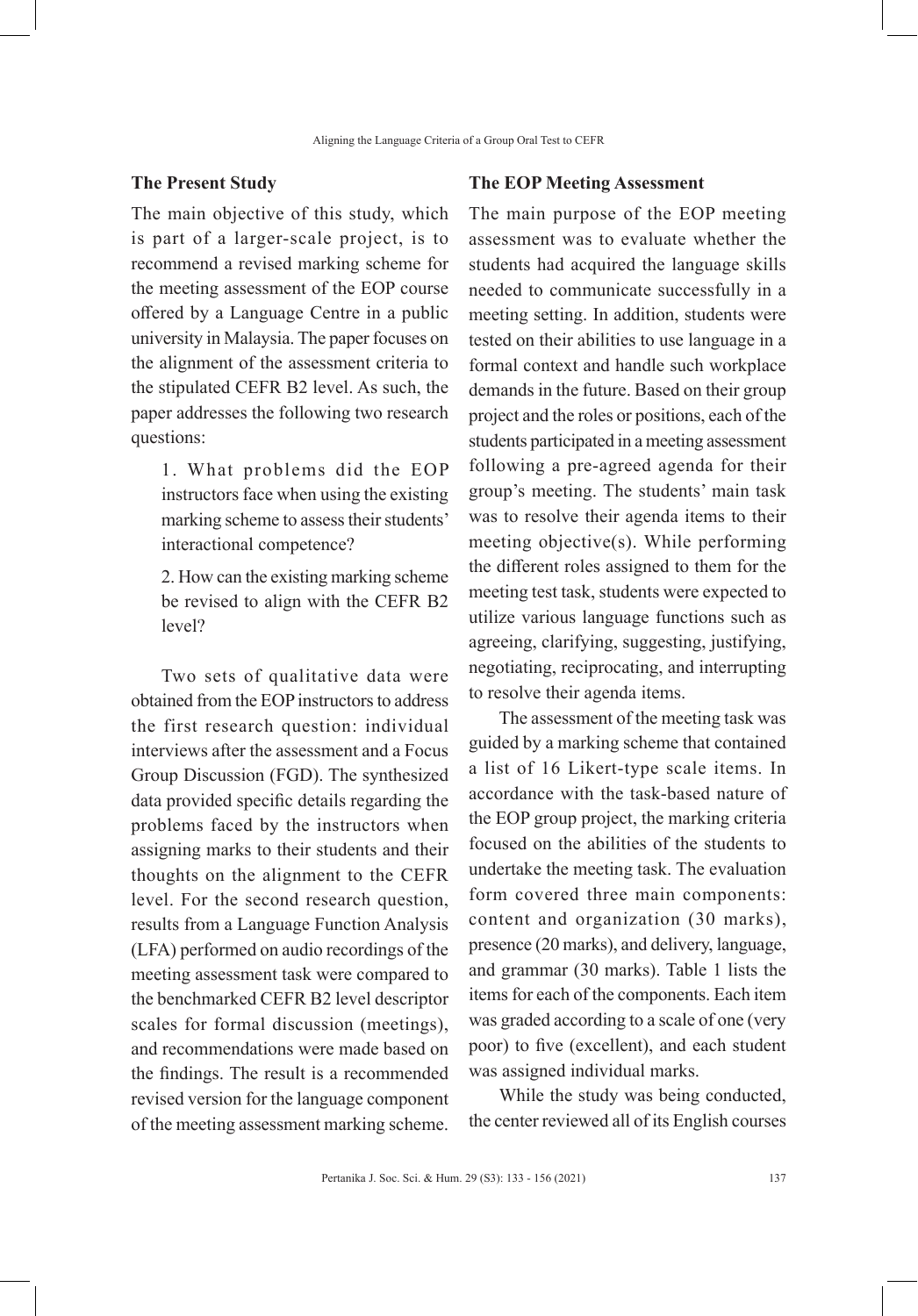Priscilla Shak and John Read

| Content and<br>organisation (30%)          | Quality of ideas or contents presented in the meeting<br>Sufficient support for ideas<br>Active contribution in the discussion<br>Organized and clear presentation of ideas<br>Perform role assigned effectively<br>Adhere to correct meeting procedures                                                            |
|--------------------------------------------|---------------------------------------------------------------------------------------------------------------------------------------------------------------------------------------------------------------------------------------------------------------------------------------------------------------------|
| Presence $(20\%)$                          | Physical appearance, neatness, and grooming<br>Posture, gestures, mannerism, and movement<br>Eye contact and rapport with group members<br>Listens attentively and shows respect when others are speaking                                                                                                           |
| Delivery, language and<br>grammar $(30\%)$ | Enthusiasm and vocal variation (freedom from monotone)<br>Preparation and knowledge of materials (confident and<br>organized)<br>Vocabulary and use of appropriate words (meeting<br>terminologies)<br>Freedom from distracting "uh"s and "like"s<br>Pronunciation, enunciation, audibility, and clarity<br>Grammar |

Table 1 *EOP meeting assessment's marking criteria*

to align them to the Common European Framework of Reference (CEFR) to implement the nationwide English Language Education Roadmap standardization process under the Malaysian Education Blueprint (MEB). As mentioned in the Introduction, part of the MEB requirements is for all English courses in public universities across Malaysia to be aligned to the CEFR's B2 or C1 levels. Given this, the English Language Unit of the Centre determined that the EOP course would be aligned to the CEFR B2 level. This alignment meant that the EOP course would need to produce language learners capable of demonstrating a B2 level of proficiency. As such, it is important that the course assessments could determine whether the learners can perform at this level. Due to this, the assessment criteria of the course would need to be

revised according to this benchmark so that an accurate assessment of the learners' proficiency can be correctly mapped to the targeted level.

### **MATERIALS AND METHODS**

The formal meeting assessment involved groups of four or five students. Based on a meeting agenda prepared by the students in advance, each group member was assigned an agenda item based on their role in the project. It provided an information gap as each student had information not available to the others. Following formal meeting conventions, a chairperson was appointed for each group to lead the meeting. Each group was given between 20 to 25 minutes to complete the task. In total, nine meeting groups were audio-recorded.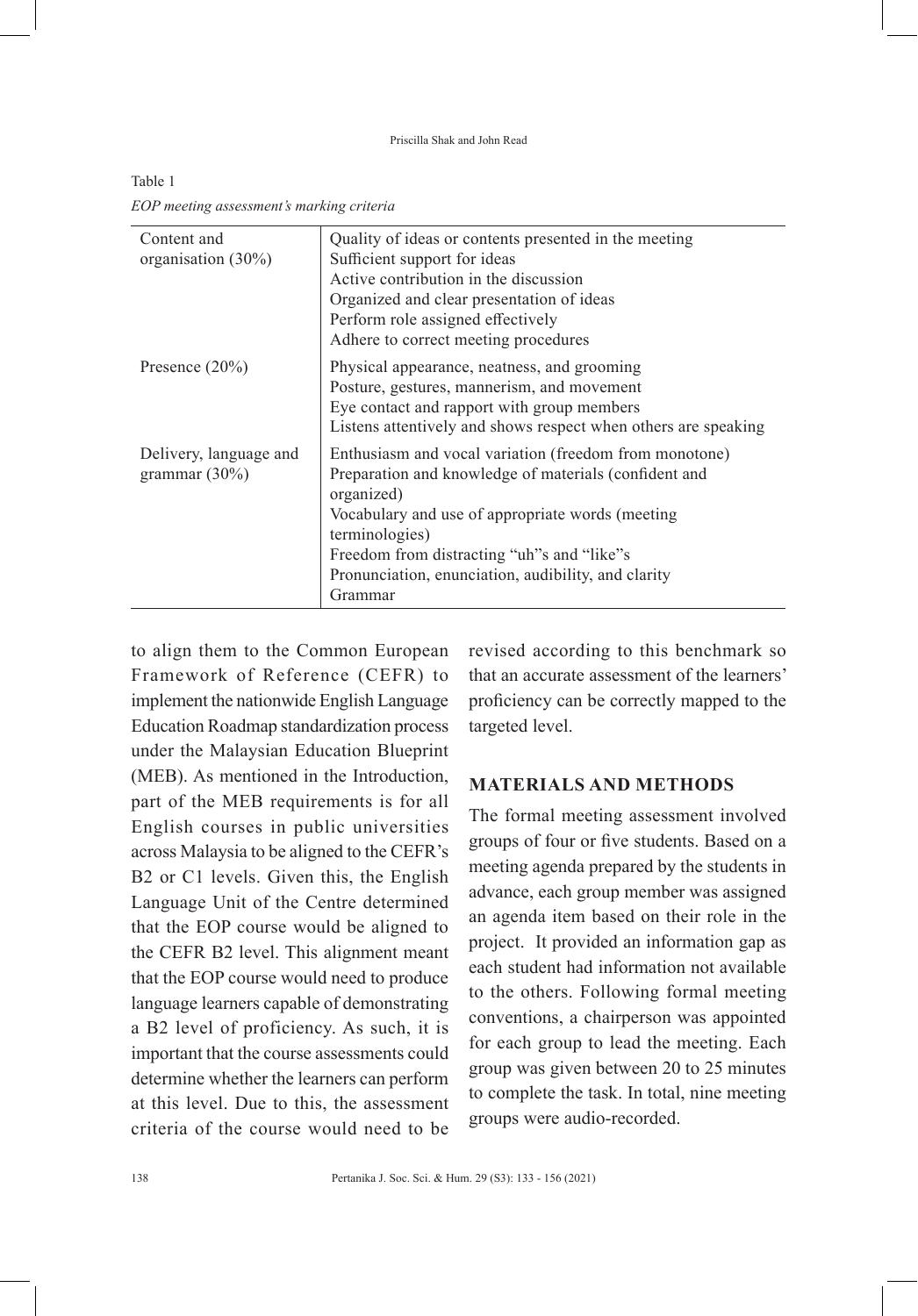Each test-taker was awarded individual marks based on the three main rating criteria: a). content and organizations, b). presence, and c). delivery, language, and grammar (Table 1). This paper will focus on the third criterion, the delivery, language, and grammar component.

#### **Participants**

In total, 42 second-year undergraduates taking the EOP course and three full-time EOP instructors participated in the study. The student participants had scored Band 1 or 2 in the Malaysian University English Test (MUET), which is a prerequisite for university entrants. The instructor participants recruited the student participants (30 females and 12 males) from their respective classes. Each instructor recruited three groups from their classes. All the instructors were experienced in teaching the EOP course.

#### **Procedures**

Each meeting assessment session was attended by the instructor (as evaluator), one group of students (as test-takers), and the first author (as non-participant observer). All the assessment sessions were audiorecorded, as it is less intrusive than video recording for data collection during an assessment event. All the audio files were downloaded into the NVivo 12 software and transcribed orthographically using the transcribe feature of the software. In total, nine transcripts were obtained and analyzed.

All the instructors' post-assessment interview sessions were conducted the week after the meeting assessments. For the post-assessment interviews, a set of semistructured questions was utilized (Appendix A). Questions relevant to this part of the study included the instructors' feedback regarding their students' performance and their difficulties assigning marks. In total, 136 minutes of recorded data were obtained. In addition, all instructor participants attended a focus group discussion (FGD) as a follow-up to their post-assessment interviews. The FGD was conducted to obtain collective input from the instructors to identify similar issues faced in assigning marks and discuss possible solutions to the problems faced. The FGD lasted for approximately 1 hr 48 min. Appendix B shows the FGD questions.

# **Data Analysis**

The Language Function Analysis (LFA) procedures reported here are situated within a larger project focusing on using group oral assessments in the EOP classroom. For the LFA, both the audio recording and verbatim transcriptions were used concurrently. Therefore, it was necessary to identify the language functions (LFs) that required extensive re-listening and re-reading, and contextual information was essential. The O'Sullivan et al. (2002) Observation Checklist was utilized as an initial operational coding guide (Table 2) to ensure systematic coding of the LFs. Although developed for "real time" use in the Cambridge Main Suite examination paired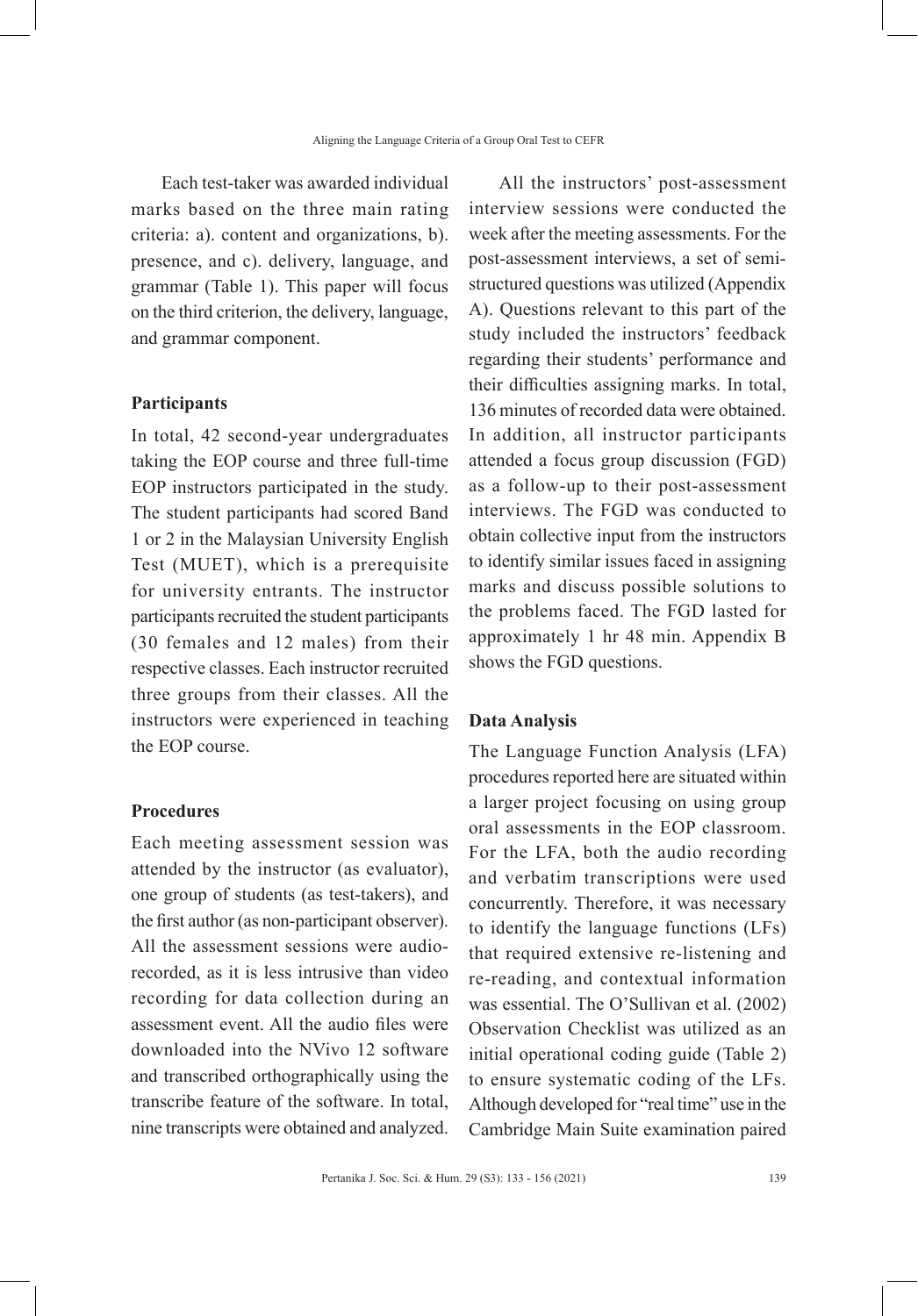speaking test, the successful application of O'Sullivan et al. (2002) checklist was also reported in other studies of oral group tests (Brooks, 2003; Nakatsuhara, 2013).

To ensure that the LFs were coded reliably, the first author and a second coder specializing in English language testing coded all nine transcripts. In instances where there was coding disagreement, specifically those associated with codes where the kappa values were below 0.4, indicating less to a fair agreement (Fleiss et al., 2003; Landis & Koch, 1977; Sim & Wright, 2005; Vierra & Garrett, 2005), the items were further examined and discussed. Upon reaching a final consensus, the kappa values for these items were recalculated. The overall Cohen's kappa value for all of the codes for all the sources is 0.94. Thus, it indicates a high level of inter-coder reliability. In addition, for all codes, average kappa values between 0.71 to 1.0 were obtained.

For the instructors' post-assessment interviews and the focus group discussion (FGD), the audio files were transcribed verbatim orthographically in Word document file format (.docx). The transcripts were then uploaded to NVivo and prepared for coding. Several rounds of close and repeated reading were done before the data were segmented and subjected to thematic analysis coding, allowing researchers to focus on the content highlighted by the participants (Zacharias, 2012). Fereday and Muir-Cochrane (2006) refer to this as "a form of pattern recognition within the data" (p. 82), thus enabling the authors to focus on the specific theme of interest. After the initial coding, the codes

and categories were further refined for final data coding before the data was reported.

For the instructors' post-assessment interviews, the themes were coded under two main categories. The first category coded was the challenges in group discussion assessment, which was further sub-coded into i) the scripted discussion; ii) quantity versus quality; iii) role assignment; iv) personality and v) proficiency. The second category coded focused on the challenges posed by the marking criteria. Similarly, for the FGD, the two main categories identified in the post-assessment interviews were used in the NVivo coding. The sub-themes coded under the theme of the challenges in group discussion assessment were i) the scripted discussion, ii) role assignment, iii) monopoly of talk, and iv) proficiency.

Meanwhile, the sub-themes coded under the theme of the challenges in group discussion assessment were i) generic language component, ii) group collaboration, and iii) interpretation of the assessment items. For this study, codes related to the language component of the marking criteria were highlighted in the results section. Data obtained from the post-assessment interviews and the FGD were instrumental in providing the writers with the directions in which the revised assessment criteria should take; most importantly, they need to move towards a more CEFR-aligned format.

### **RESULTS**

Table 2 presents the range of language functions and corresponding percentage of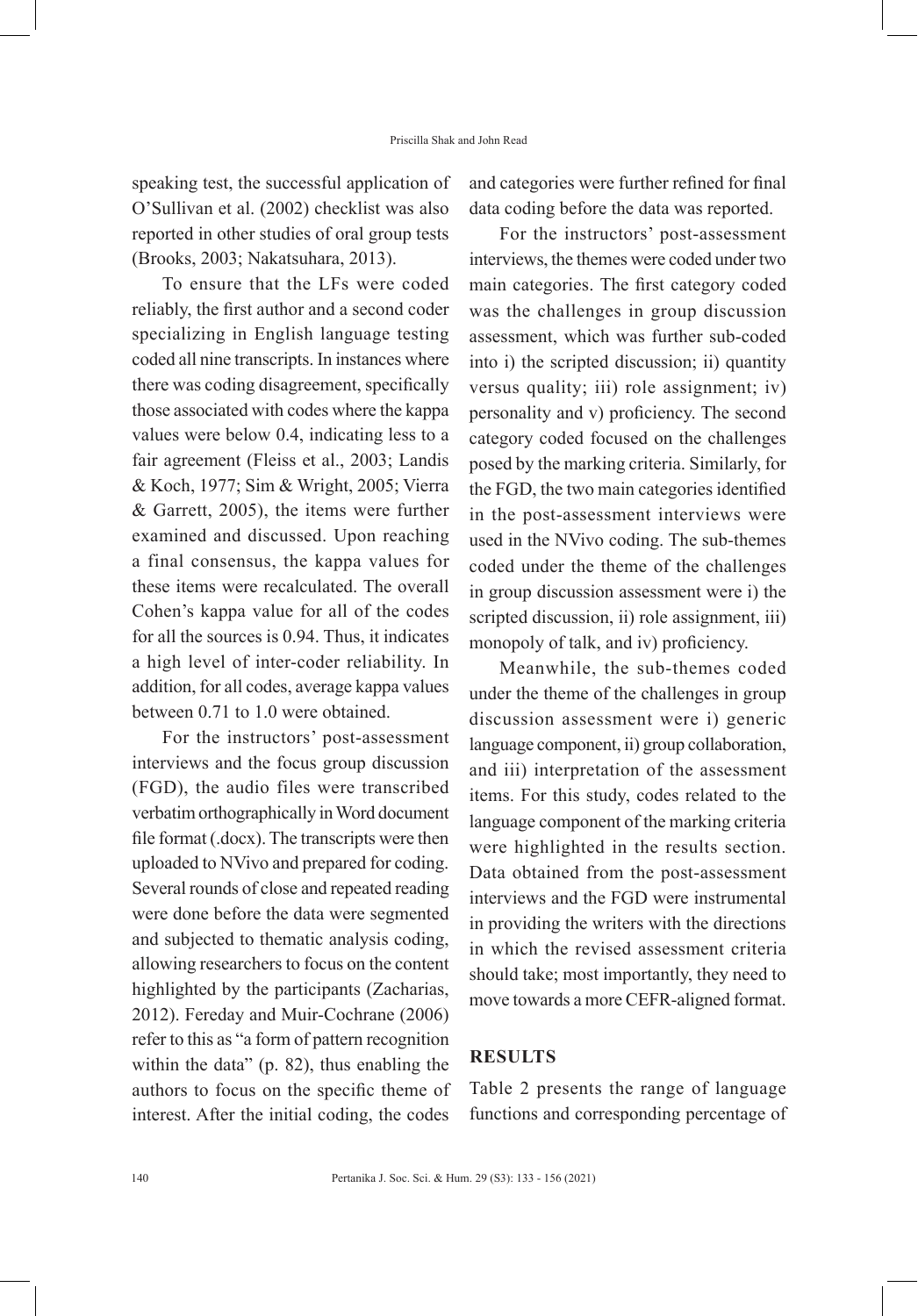test-takers use. Additional LFs not found in the original checklist (O'Sullivan et al., 2002) are shown in bold italic typeface. For example, eight additional LFs under

Table 2

*Interactional* functions were identified, while four additional functions under the *Managing interaction* functions were found.

| Informational<br>functions | $\frac{0}{0}$ | Interactional<br>functions        | $\frac{0}{0}$ | Managing<br>interaction | $\frac{0}{0}$ |
|----------------------------|---------------|-----------------------------------|---------------|-------------------------|---------------|
| Expressing<br>opinions     | 90.5          | Asking for opinions               | 61.9          | Reciprocating           | 42.91         |
| Providing<br>information   | 83.3          | <b>Asking for</b><br>confirmation | 59.5          | <b>Nominating</b>       | 33.3          |
| Elaborating                | 76.2          | Confirming                        | 59.5          | Concluding              | 26.2          |
| Justifying<br>opinions     | 71.4          | <b>Commenting</b>                 | 54.8          | Changing                | 23.8          |
| Suggesting                 | 66.7          | Agreeing                          | 54.8          | <b>Interrupting</b>     | 21.4          |
| Describing                 | 31.0          | Negotiating<br>meaning            | 52.4          | Deciding                | 19.0          |
| Staging                    | 14.3          | Asking for<br>information         | 50.0          | <b>Prompting</b>        | 4.8           |
| Speculating                | 14.3          | <b>Acknowledging</b>              | 47.6          | Initiating              | 4.3           |
| Summarizing                | 14.3          | <b>Instructing</b>                | 33.3          |                         |               |
| Comparing                  | 7.1           | <b>Assisting</b>                  | 33.3          |                         |               |
| Expressing<br>preferences  | 4.8           | <b>Assuming</b><br>responsibility | 26.2          |                         |               |
|                            |               | Modifying                         | 16.6          |                         |               |
|                            |               | Disagreeing                       | 9.5           |                         |               |
|                            |               | <b>Granting</b><br>permission     | 9.5           |                         |               |
|                            |               |                                   |               |                         |               |

*The percentage of test-takers for each of the language functions used*

\*Additional LFs in *bold italics* typeface

As can be seen in Table 2, the meeting assessment elicited the highest number of *Interactional* functions (14 LFs), followed by *Informational* functions (11 LFs) and *Managing Interaction* Functions (8 LFs). It demonstrated the propensity of the meeting test task to elicit the desired functions, which in turn indicated the overall effectiveness of the group oral in prompting interaction among the meeting participants. Thus, it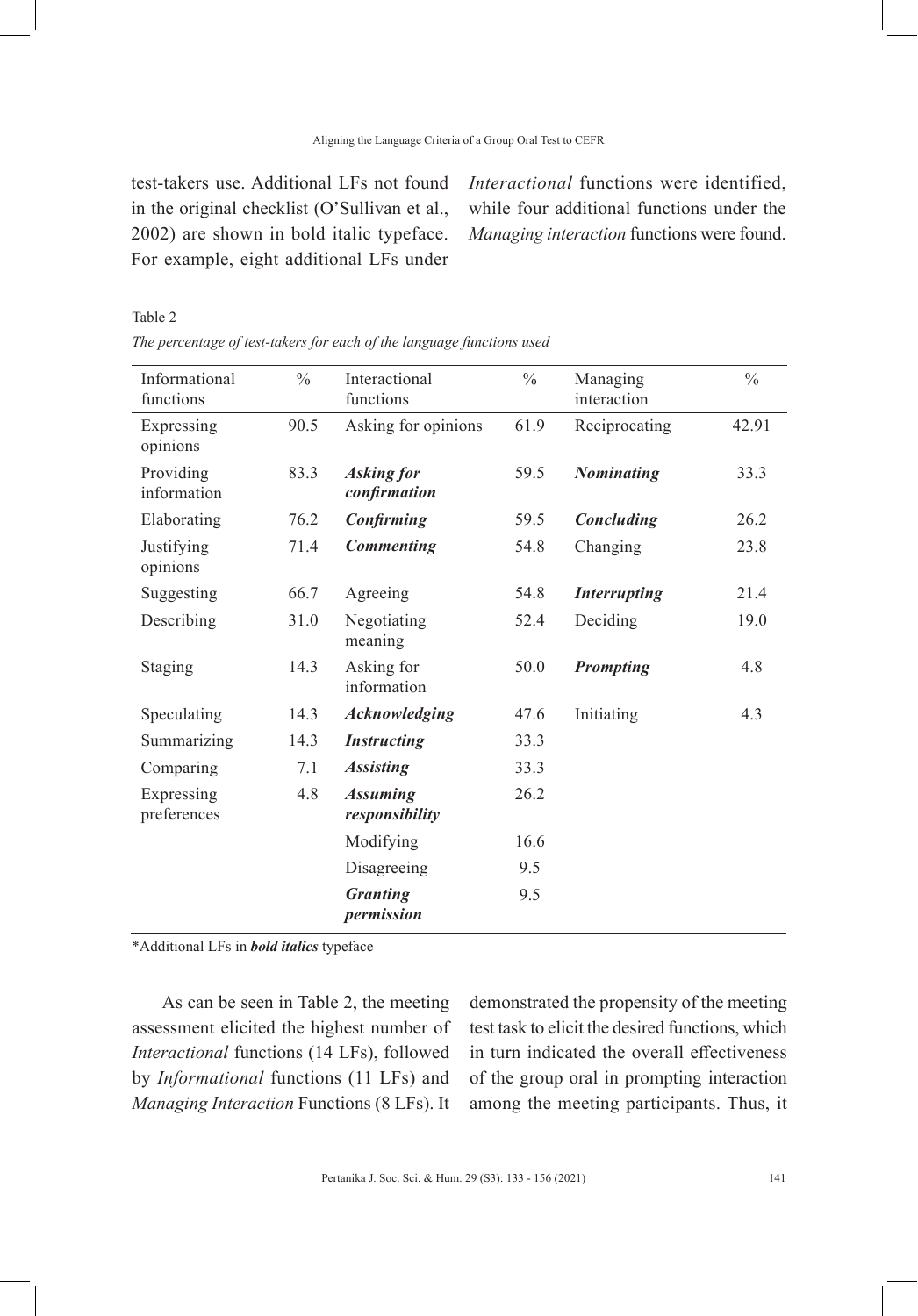can be regarded as validating the use of the task to assess the test-takers interactional competence.

Apart from that, the additional LFs identified under the *Interactional* and *Managing Interaction* functions were also unique to the test task, which exemplifies how a specific-purpose assessment task could elicit LFs distinct from other types of group interaction. As presented in this section, identifying the LFs elicited from the test task is crucial in recommending a revised language component for the meeting assessment. It will be addressed further in the Discussion section.

### **The Instructors' Perspectives**

This section presents the data collected from the three EOP instructors' post-assessment interview and focus group discussion (FGD) sessions. It primarily discusses the instructors' concerns regarding their difficulties in evaluating their students' interactional skills and assigning student marks. The instructors' post-assessment interviews were necessary to gain their feedback based on their assessed groups and their personal opinions regarding the assessment task. Meanwhile, the FGD was utilized to obtain collective input regarding what the instructors recognized were the main assessment issues regarding the use of the meeting test task. It was especially useful to gauge their views on what needed to be done to improve the meeting assessment further. The results in this section are based on the synthesized findings.

As the meeting discussion was individually assessed, Instructor 2 expressed that some students did not "care about other people" but focused only on speaking during their turns. As such, interaction and input to each other's topics were minimal, and the desired scaffolding did not occur. These testtakers, it seemed, focused only on presenting their ideas, and, as soon as they had voiced their opinions, they ceased to contribute. "When they're not speaking, you know that they're not in the meeting already… Only doing their part, and that's it", said Instructor 2. Although she observed such behavior, Instructor 2 could not penalize her students as such criteria were not stipulated in the marking scheme. Nevertheless, it was an issue for Instructor 2 as she could not adequately assess her students' interactional skills.

Since the meeting assessment was meant to gauge the test-takers abilities to engage in group interaction, they needed to be involved in the co-construction of the interaction rather than merely presenting their ideas. Therefore, the existing marking criteria that focus on language and grammar components are not particularly relevant for assessing the test-takers interactional abilities. For example, one component focused on vocabulary use, specifically meeting terminologies and useful meeting expressions, but that did not cover the testtakers abilities to use such expressions to co-construct the discussion by continuing, elaborating, negotiating and sustaining the topics being considered.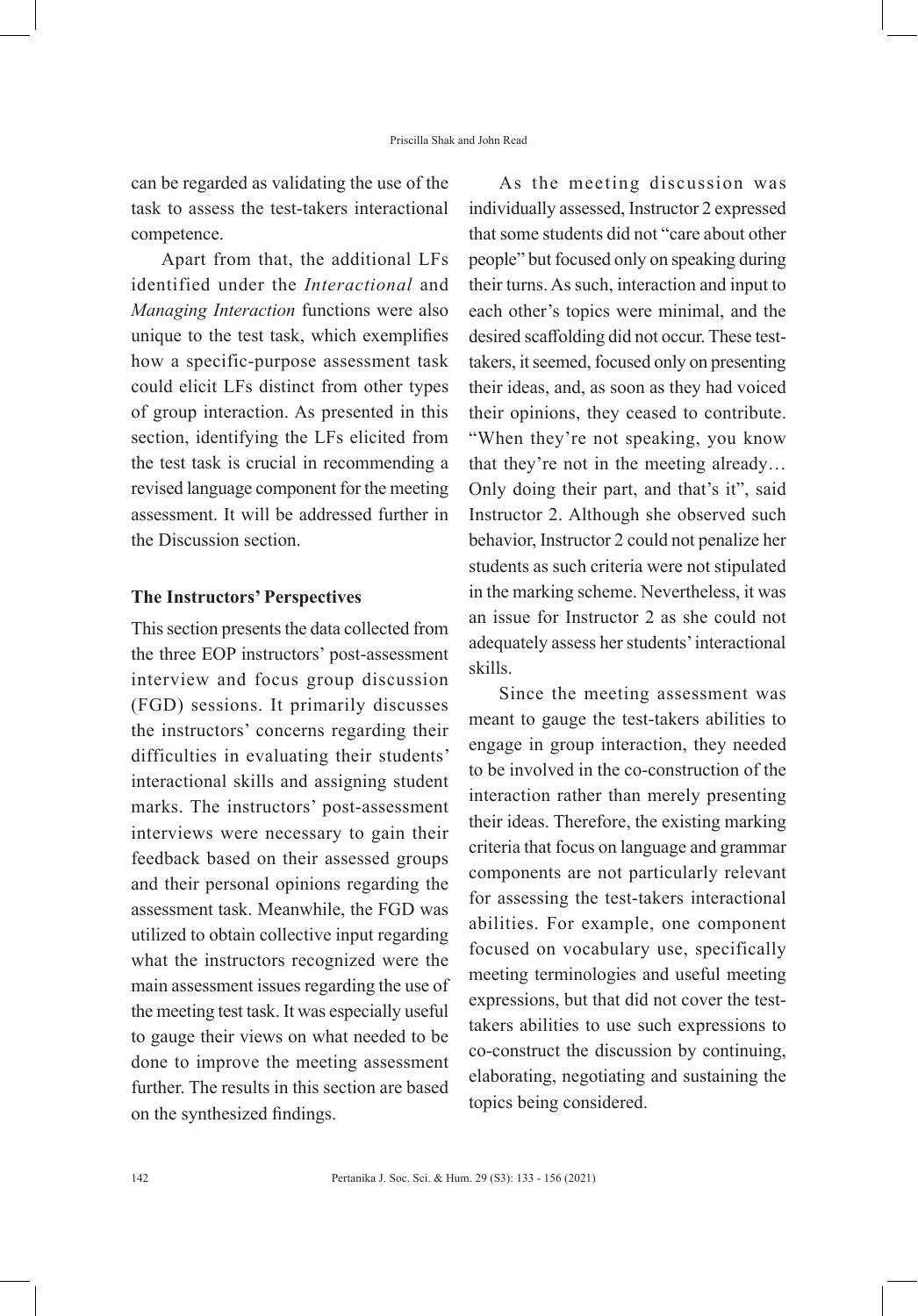Both Instructor 1 and Instructor 2 agreed that aligning the existing marking scheme to the CEFR would help improve the validity of the marking scheme in assessing the testtakers interactional skills more effectively and fairly. Instructor 1 believed that the test-takers language abilities could be better gauged if they were assessed based on more specific criteria and "not just by performing [the meeting task]." It implies that the testtakers performance should not be judged solely based on their language abilities to complete their own assigned role but also the means through which they collaborated with the others to accomplish the joint task.

Instructor 2 stressed the need to assess both language and meeting management skills as "they are inter-related. Because if you are able to conduct the meeting, definitely, you have a certain degree of language ability in order to carry out all the procedures, convey ideas clearly and understand others." Hence, in her opinion, the assessment criteria should take these aspects into account. As East (2016) has argued, although to a certain extent, task completion is dependent on linguistic abilities, it may not be a sufficient criterion to assess proficiency in this specific context, where proficiency also involves the ability to engage and interact with each other's thoughts and opinions in order to reach a consensus.

For Instructor 3, the existing marking scheme did not pose any problems for her. She typically adhered to it fairly strictly and would award marks based on the criteria stipulated. Hence, she did not assess components absent from the marking scheme. Interestingly, this was an aspect that she did not realize and only became aware of when attending the FGD. It illustrates how relevant interactional skills might have been neglected in these oral assessments as the focus was just on the linguistic aspects of the test-takers abilities. Nevertheless, Instructor 3 agreed that alignment to the CEFR would entail some revisions to the existing language criteria and believed this move would be more positive.

Overall, although all the instructors agreed that the existing marking scheme allowed them to gauge the competencies required to perform the meeting task and could provide information regarding the test-takers abilities to participate in the discussions, the criteria lacked focus on the use of specific language functions, especially those associated with the group interaction in a meeting. This aspect could be improved with alignment to the relevant CEFR scale.

As the study was being undertaken when the alignment of the EOP course to the CEFR had been proposed in line with the Ministry's standardization exercise, there was increased awareness on the instructors of the need to comply with this requirement. As a result, both Instructor 1 and Instructor 2 could pinpoint the specific table for the Formal discussion (Meetings) scale in the CEFR. Table 3 shows the illustrative descriptors for spoken interaction in that context.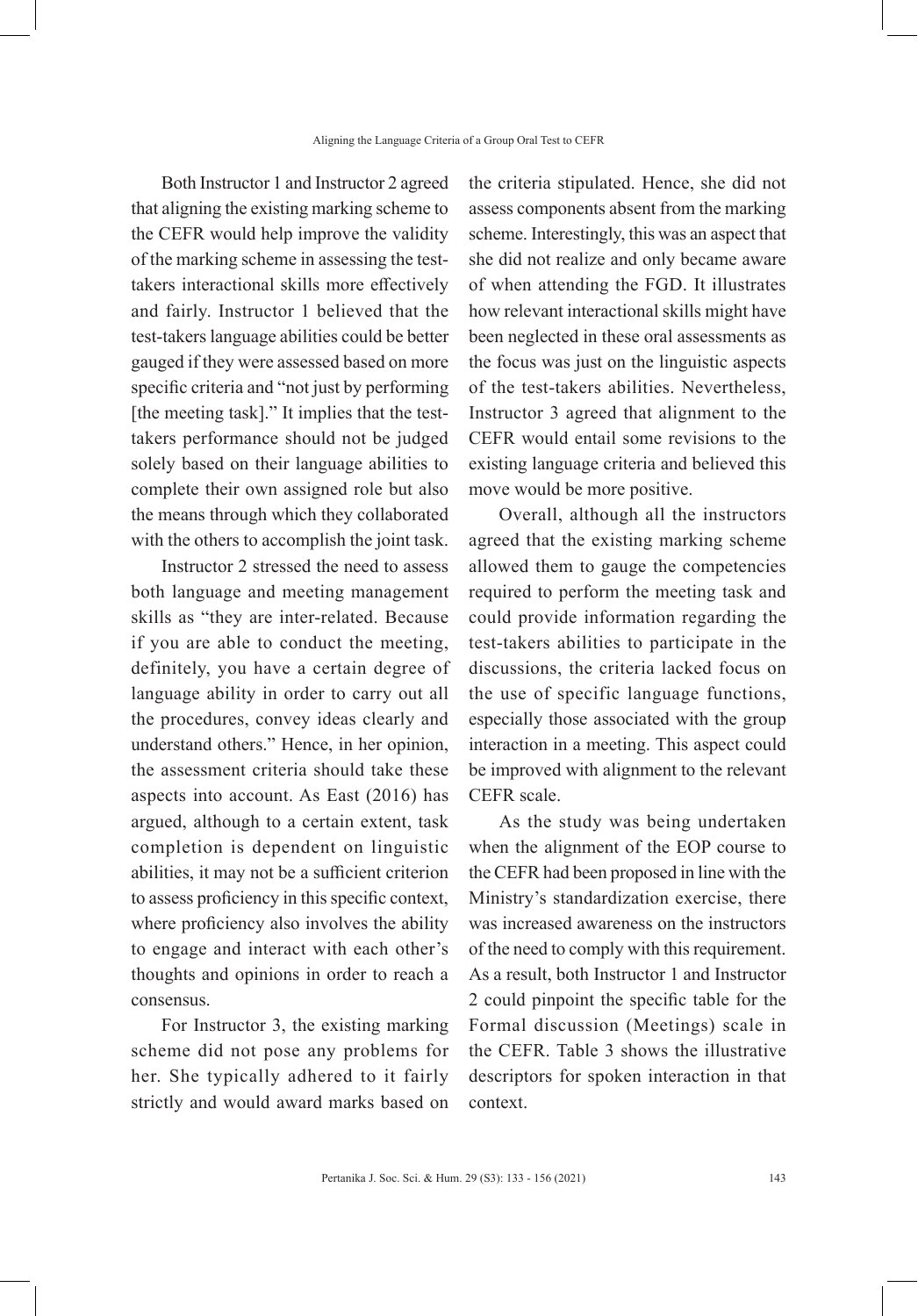#### Priscilla Shak and John Read

# Table 3

*CEFR's formal discussion (meetings) illustrative descriptors scale (Council of Europe, 2020a, p.78)*

|                | Formal discussion (Meetings)                                                                                                                                                                                                                                                                                                                                                                                                                                                                                                                                                                                                                                                                                         |
|----------------|----------------------------------------------------------------------------------------------------------------------------------------------------------------------------------------------------------------------------------------------------------------------------------------------------------------------------------------------------------------------------------------------------------------------------------------------------------------------------------------------------------------------------------------------------------------------------------------------------------------------------------------------------------------------------------------------------------------------|
| C <sub>2</sub> | Can hold their own in a formal discussion of complex issues, putting an<br>articulate and persuasive argument at no disadvantage to other participants.<br>Can advise on/handle complex, delicate, or contentious issues, provided they<br>have the necessary specialized knowledge.<br>Can deal with hostile questioning confidently, hold on to the turn and<br>diplomatically rebut<br>counter-arguments.                                                                                                                                                                                                                                                                                                         |
| C <sub>1</sub> | Can easily keep up with the debate, even on abstract, complex, unfamiliar<br>topics.<br>Can argue a formal position convincingly, responding to questions and<br>comments and answering complex lines of counter-argument fluently,<br>spontaneously, and appropriately.<br>Can restate, evaluate and challenge contributions from other participants about<br>matters within their academic or professional competence.<br>Can make critical remarks or express disagreement diplomatically.<br>Can follow up questions by probing for more detail and can reformulate<br>questions if these are misunderstood.                                                                                                     |
| B <sub>2</sub> | Can keep up with an animated discussion, accurately identifying arguments<br>supporting and opposing points of view.<br>Can use appropriate technical terminology when discussing their area of<br>specialization with other specialists.<br>Can express their ideas and opinions with precision and present and respond to<br>complex lines of argument convincingly.<br>Can participate actively in routine and non-routine formal discussion.<br>Can follow the discussion on matters related to their field, understand in detail<br>the points given prominence.<br>Can contribute, account for, and sustain their opinion, evaluate alternative<br>proposals and make and respond to hypotheses.               |
| B1             | Can follow much of what is said related to their field, provided interlocutors<br>avoid very idiomatic usage and articulate clearly.<br>Can put over a point of view clearly, but has difficulty engaging in debate.<br>Can take part in a routine formal discussion of familiar subjects clearly<br>articulated in the standard form of the language, or a familiar variety that<br>involves exchanging factual information, receiving instructions, or discussing<br>solutions to practical problems.<br>Can follow argumentation and discussion on a familiar or predictable topic,<br>provided the points are made in relatively simple language and/or repeated, and<br>opportunity is given for clarification. |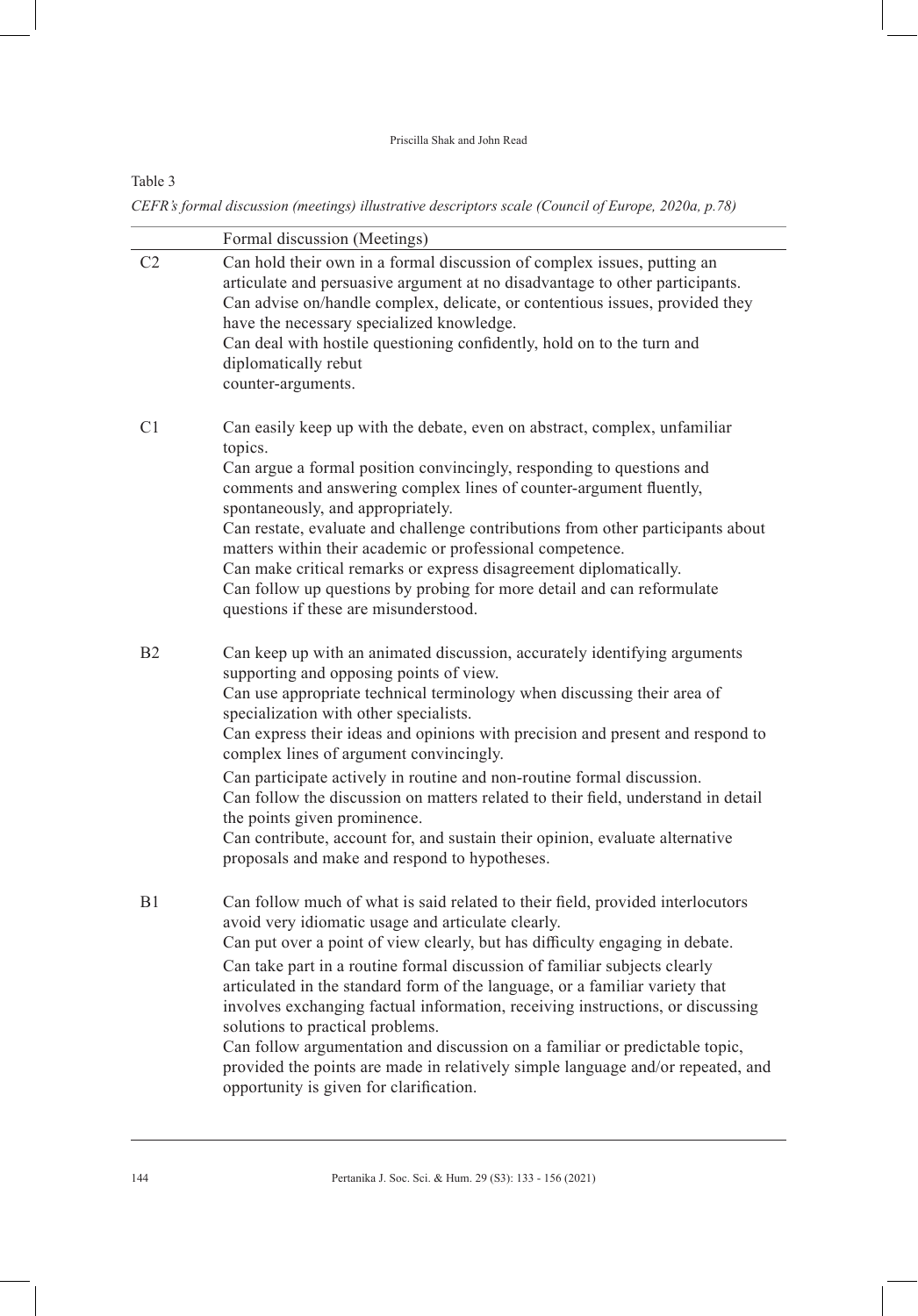Table 3 *(Continued)*

|          | Formal discussion (Meetings)                                                                                                                                                                                                                                                                                                                        |  |
|----------|-----------------------------------------------------------------------------------------------------------------------------------------------------------------------------------------------------------------------------------------------------------------------------------------------------------------------------------------------------|--|
| A2       | Can generally follow changes of a topic in formal discussion related to their<br>field, which is conducted slowly and clearly.<br>Can exchange relevant information and give their opinion on practical problems<br>when asked directly, provided they receive some help with formulation and can<br>ask for repetition of key points if necessary. |  |
|          | Can express what they think when addressed directly in a formal meeting,<br>provided they can ask for repetition of key points if necessary.                                                                                                                                                                                                        |  |
| A1       | No descriptors available                                                                                                                                                                                                                                                                                                                            |  |
| $Pre-A1$ | No descriptors available                                                                                                                                                                                                                                                                                                                            |  |

# **DISCUSSION**

As the authors were made aware of the need for the EOP course to align to the CEFR B2 benchmark, careful consideration was given to meeting this requirement. Hence, in making recommendations for improvement, the authors decided to incorporate the relevant CEFR scale for formal discussion and meetings into the assessment scheme to illustrate what the test-takers should do at the B2 level. However, it has to be pointed at this juncture that a higher number of the LFs produced by the test-takers corresponded more closely to the descriptors below the dividing line after the second statement in the B2 level descriptors. It indicated that the test-takers were likely to be at the lower range of B2 performance, which was to be expected as it represented a more realistic target for Malaysian students with MUET Band 1 and 2 scores. Nevertheless, there were also instances where the more proficient test-takers could produce LFs that

reflected higher-level descriptors. Therefore, it indicated that the meeting assessment task was able to elicit LFs beyond B2 level performance. However, as the EOP course has been benchmarked at the B2 level, the revisions were made based on comparison to this level of descriptors.

In order to incorporate elements of the CEFR descriptors into revised language criteria for the meeting test, the authors examined the LFs generated from the meeting assessment, specifically those that yielded higher percentages of test-taker use (ranging from 50% to 90.5%) and compared these to the CEFR descriptors. Table 4 illustrates this comparison.

After examining the corresponding LFs to the CEFR descriptors, the recommended revisions for the language and delivery components were put forth and presented in Table 5 to replace the existing delivery, language, and grammar components of the meeting assessment (Table 1).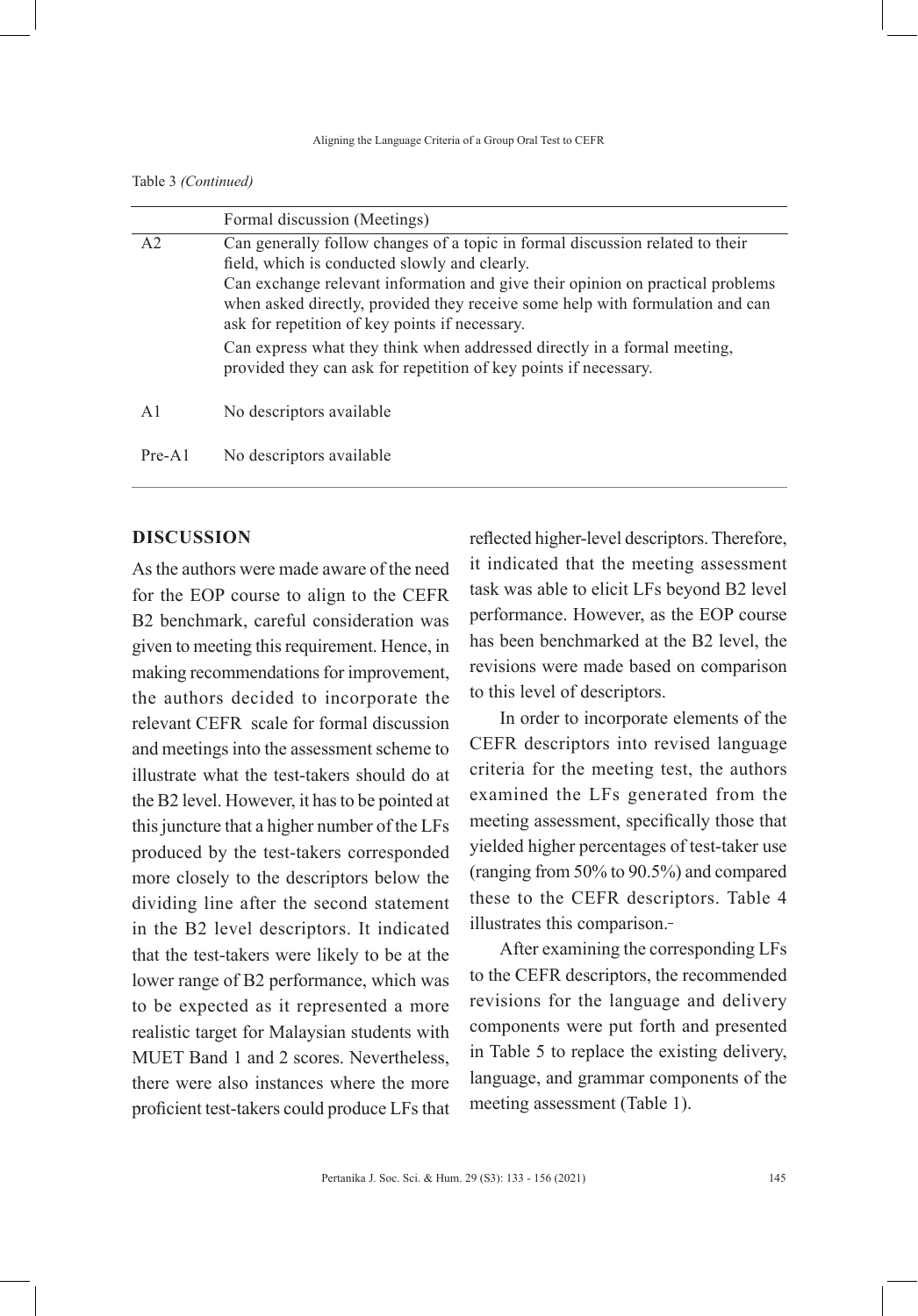#### Priscilla Shak and John Read

### Table 4

*CEFR B2 descriptors scale for formal discussion and meeting and the corresponding language functions*

| Level          | Descriptors scale for formal discussion and meetings                                                                                  | Corresponding<br>Language Functions                                         |
|----------------|---------------------------------------------------------------------------------------------------------------------------------------|-----------------------------------------------------------------------------|
| B <sub>2</sub> | Can keep up with animated discussion, accurately<br>identifying arguments supporting and opposing points<br>of view.                  | (Dis)agreeing<br>Supporting<br>Negotiating meaning<br>Expressing/Asking for |
|                | Can express his/her ideas and opinion with precision,<br>present and respond to complex lines of arguments<br>convincingly.           | opinions<br>Justifying opinions<br>Suggesting<br>Asking for                 |
|                | Can participate actively in routine and non-routine<br>formal discussion.                                                             | confirmation/<br>Confirming<br>Elaborating                                  |
|                | Can follow the discussion on matters related to his/her<br>field, understand in detain the points given prominence<br>by the speaker. | Commenting<br>Asking for/Providing<br>information                           |
|                | Can contribute, account for, and sustain his/her<br>opinion, evaluate alternative proposals and make and<br>respond to a hypothesis.  |                                                                             |
| Table 5        |                                                                                                                                       |                                                                             |

*Recommended revisions for the language and delivery components*

# Language and Delivery

Can present with confidence and enthusiasm (vocal variation, e.g., freedom from monotone).

Can use accurate vocabulary and grammar (appropriate meeting terminologies and sentence structure).

Can speak with correct pronunciation (enunciation, audibility, and clarity).

Can speak fluently (free from lengthy/frequent pauses and distracting fillers, independent of notes).

Can contribute ideas and suggest alternatives.

Can respond to ideas by (dis)agreeing, commenting, confirming, and negotiating meaning.

Can sustain discussion by elaborating, supporting, and justifying opinions and/or arguments.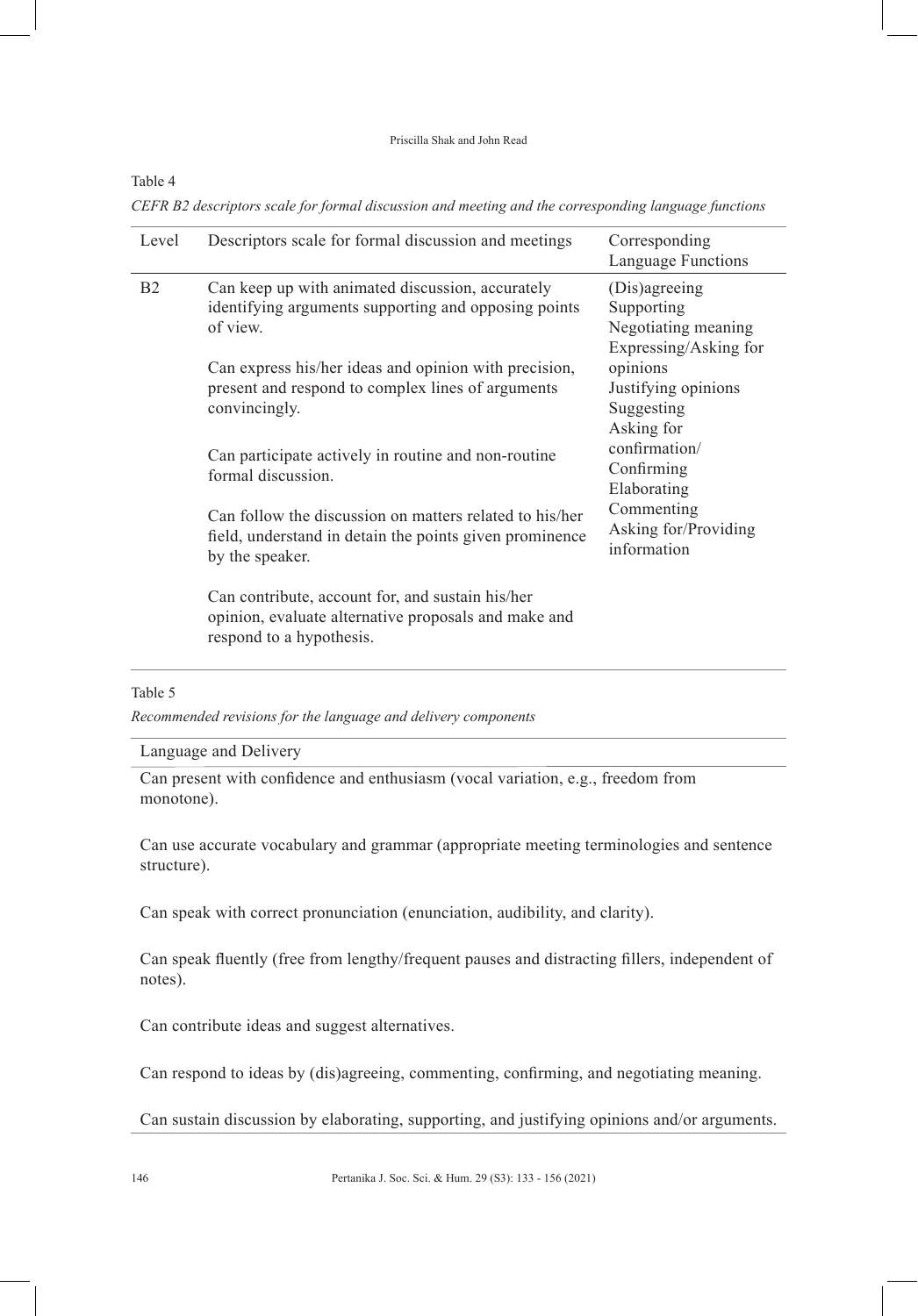As presented in Table 5, the recommended version incorporates 'can do' statements, characteristic of the CEFR. These statements correspond to the B2 level of the CEFR's formal discussions and meetings scale. In this revised version, four of the descriptors from the original CEFR list are integrated. Where broader behavioral features are indicated in the CEFR, they are represented more explicitly in the revised version of the marking scheme. For example, at the CEFR B2 level, students 'can keep up with animated discussion, accurately identifying arguments supporting and opposing points of view' (Table 4). These skills are represented in the revised version's abilities to 'present with confidence and enthusiasm' and sustain the discussion by 'elaborating, supporting, and justifying opinions and/or arguments.' It is also worth pointing out that the recommended version does not emphasize accuracy in grammar and pronunciation. Not because these are not important but mainly because these features could be better tested through the other types of assessment that the test-takers have to perform in the EOP course, such as the test, presentation, proposal, and portfolio tasks. As such, the assessment of the meeting task should concentrate more on the abilities of the test-takers to perform interactional functions in such a setting. As Galaczi and Taylor (2018) have recommended, CEFR descriptors should be further refined to meet stakeholder needs. In the case of this study, one of the considerations for the revision of the assessment criteria is the concept of test localization, which "stipulates that for a

test to be valid, its design and development must take into consideration the population, context, and the domain in which the test is used" (Abidin & Jamil, 2015, p. 1).

This study has utilized the qualitative bottom-up approach to gain insights into the language produced by the test takers to substantiate the recommendations for a revised marking scheme. At the same time, the post-assessment interviews and FGD with the instructors revealed concerns about the marking scheme and the need to align it with the benchmarked CEFR level, which has illuminated aspects that required improvement.

One of the main aims of language proficiency testing in ESP is to assess testtakers performance based on a simulated setting to predict their capacities to tackle such real-world demands in the future (Basturkmen & Elder, 2004; Douglas, 2000; Woodward-Kron & Elder, 2015). The results of the LFA indicated that, in addition to the LFs found in the assessment of dyads, the group format could generate a wider range of LFs, which lends support to its use for assessing the interactional competence of language learners. Most importantly, the group meeting task could generate language functions that reflect those in natural workplace settings. It is an important aspect of the EOP course as students are exposed to realistic and meaningful interaction. When "the language learners are functioning in the target language in situations similar to the ones they experience every day, they may start internalising English and their motivation may increase" (İlin, 2014, p. 2).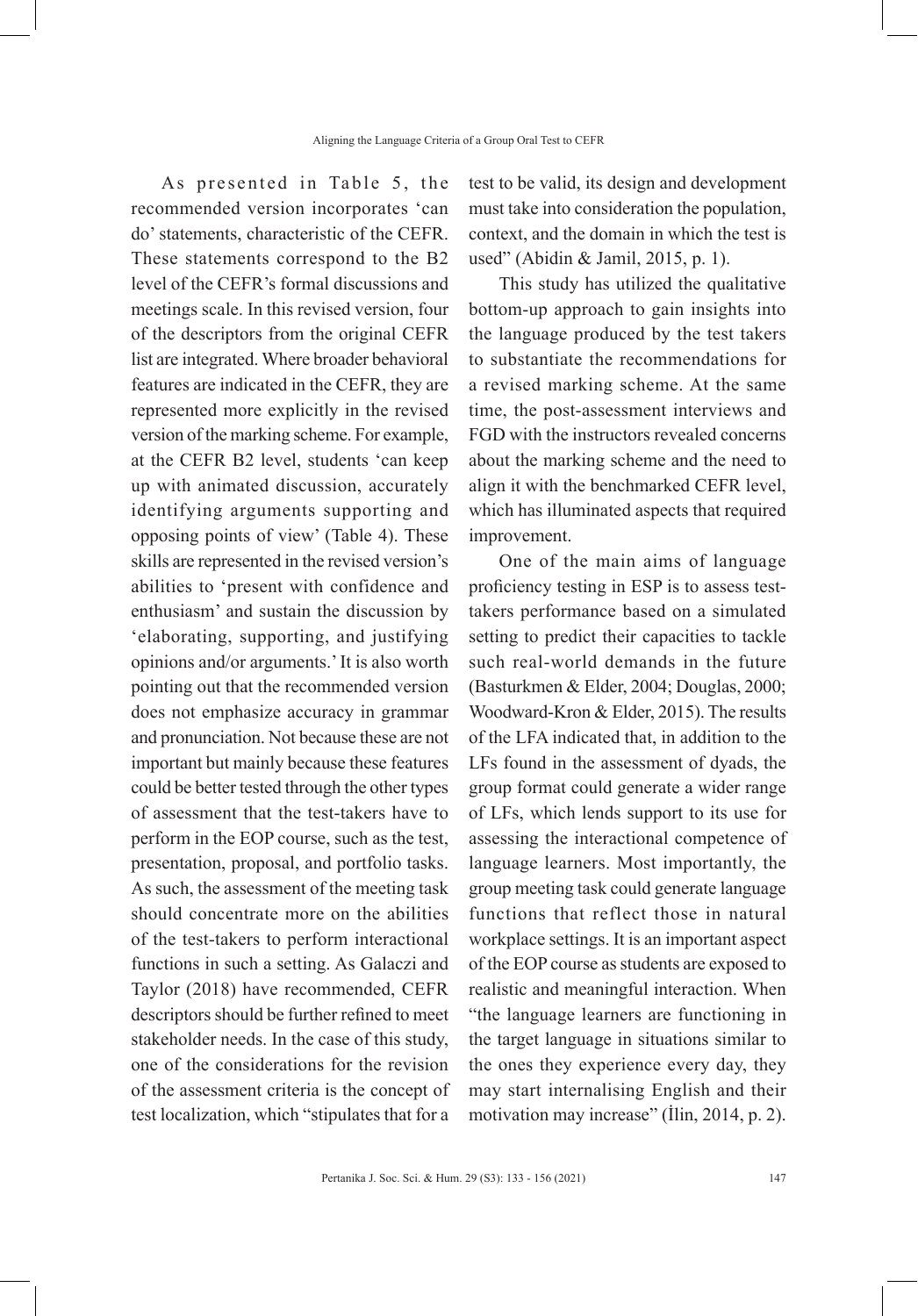As illustrated in this study, identifying LFs in a meeting setting is instrumental in informing the design of revised marking criteria for the language component of the meeting evaluation form. The recommended language descriptors make it easier for the instructors to evaluate a student's performance. However, as the stakeholders require, they align with the CEFR's formal discussion and meeting descriptors. Despite skeptics' claims, the CEFR can serve as a rich resource for rating scale development and adapted to various testing conditions (Deygers & Van Gorp, 2015; North, 2014; Weir, 2005a; Weir, 2005b; Abidin & Jamil, 2015).

# **CONCLUSION**

This study has illustrated how the language criteria of an EOP meeting assessment can be aligned to the CEFR by demonstrating in detail the steps involved in the alignment process. Qualitative data obtained from the EOP instructors' post-assessment interviews and FGD were utilized to identify the specific issues they faced while assigning students marks to help determine areas requiring revision. In addition, the LFA provided empirical evidence of the LFs elicited by the task. It enabled them to be compared to the CEFR descriptors, which led to the recommended revised criteria.

The methodological implication of the study is that data from the corpus of students' meeting assessment events are a rich and viable resource for the alignment of assessment criteria with the objective and learning outcome of a course. By

examining in-depth what was produced by the test-takers in an actual assessment event and comparing this to the targeted performance descriptors, CEFR-compliant assessment criteria could be devised to ensure that the assessment method correlates with the desired level of performance. In this case, the LFA was useful to help gauge the effectiveness of the meeting test task to elicit the desired language output and served as an effective method to map the elicited output to the CEFR's B2 level descriptors for formal meetings and discussions. The result was the recommended CEFR-aligned marking criteria for the language component as presented earlier.

The limitation of this study is that data were collected from just a small number of instructors. Despite this, feedback from these experienced instructors indicated that they were aware of the shortcomings of the assessment scheme utilized then. Another shortcoming is that the trial of the revised assessment has yet to be undertaken. Nevertheless, the proposed revised criteria presentation to the three instructor participants and preliminary discussions indicated that the recommended version would likely ease the challenges of grading the students. In addition, the resulting assessment marks would better reflect the students' interactional abilities. Another limitation concerns the focus of the recommended revisions based on the B2 level descriptors. It has to be acknowledged that it is possible for other lower (B1 below) or higher levels (C1 and C2) LFs can manifest during the formal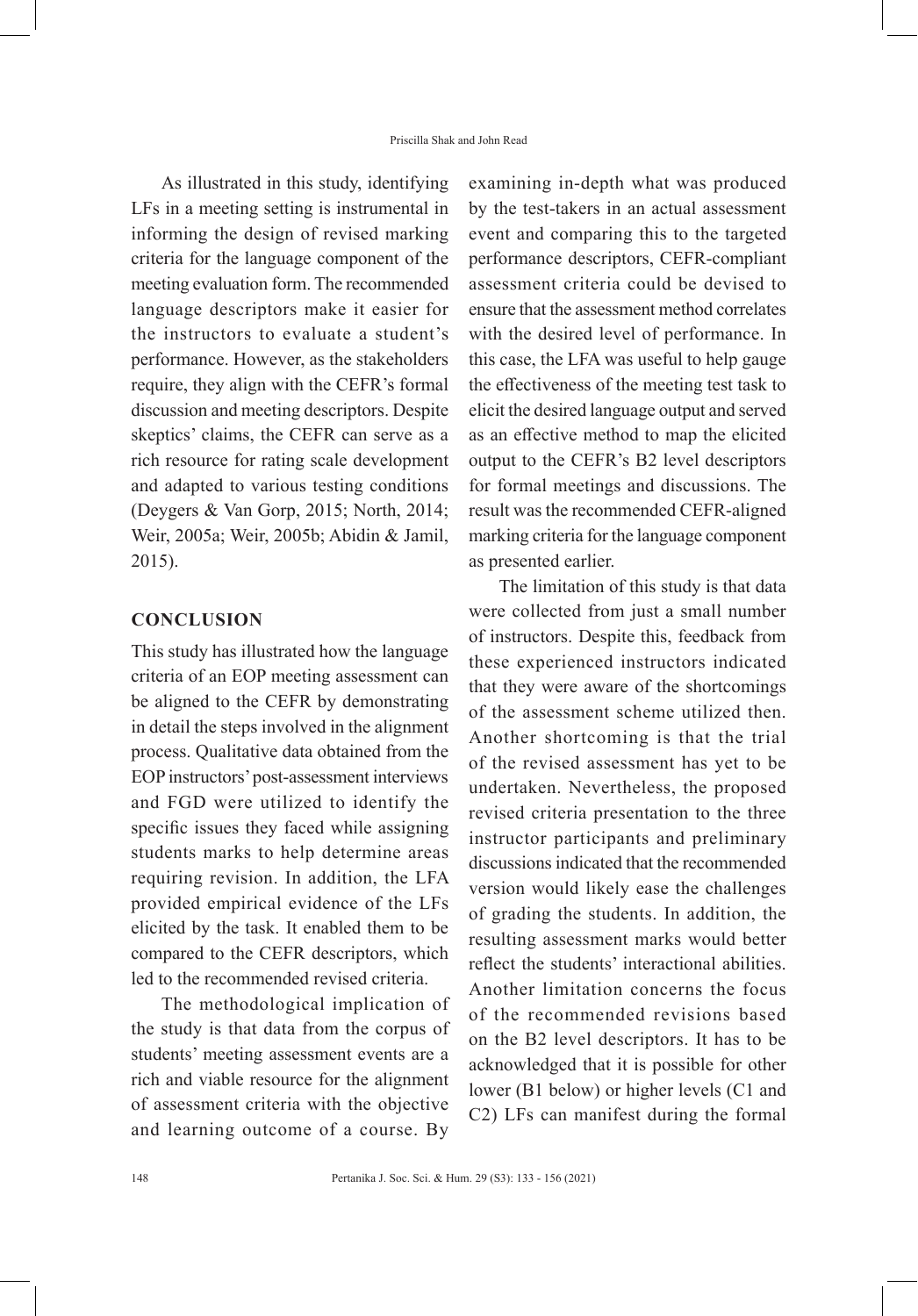meeting assessment. Nevertheless, as highlighted earlier, since the Centre has determined the EOP course to be aligned to the B2 level, the main focus of the revisions in this study was placed on this level's descriptors. Nonetheless, similar processes may be adopted for the other CEFR level descriptors in other contexts based on the steps undertaken in aligning the marking criteria detailed in this study.

An area worth exploring in the future is the trialing and implementing this revised marking scheme to gauge its effectiveness and a further detailed examination of other assessment criteria to enhance further the overall assessment of the students' interactional abilities.

### **ACKNOWLEDGEMENTS**

This paper is based on a completed doctoral study with financial support from the Ministry of Higher Education Malaysia and Universiti Malaysia Sabah.

#### **REFERENCES**

- Abidin, S. A. Z., & Jamil, A. (2015). Toward an English proficiency test for postgraduates in Malaysia. *SAGE Open, 5*(3), 1-10. https://doi. org/10.1177/2158244015597725
- Angouri, J., & Marra, M. (2010). Corporate meetings as genre: A study of the role of chair in corporate meeting talk. *Text and Talk, 30*(6), 615-363. http://doi.org/10.1515/TEXT.2010.030
- Asmuß, B. (2013). Conversation analysis and meetings. In C. A. Chapelle (Ed.), *The Encyclopedia of Applied Linguistics* (pp. 2006- 2008). http://doi.org/10.1002/978140598431. wbeal0210
- Asmuß, B., & Svennevig, J. (2009). Meeting talk. *Journal of Business Communication, 46*(1), 3-22. http://doi.org/10.1177/0021943608326761
- Bachman, L. F., & Palmer, A. S. (1996). *Language testing in practice: Designing and developing useful language tests*. Oxford University Press.
- Basturkmen, H., & Elder, C. (2004). The practice of LSP. In A. Davies & C. Elder (Eds.), *Handbook of applied linguistics* (pp. 672-694*)*. Blackwell. https://doi.org/10.1002/9780470757000.ch27
- Brooks, L. (2003). Converting an observation checklist for use with the IELTS speaking test. *Cambridge ESOL Research Notes, 11*, 20-21.
- Bruton, A. (2002). From tasking purposes to purposing task. *ELT Journal, 56*(3), 280-288. https://doi. org/10.1093/elt/56.3.280
- Byram, M., & Parmenter, L. (Eds.) (2012). *The Common European Framework of reference: The globalisation of language education policy*. Multilingual Matters. https://doi. org/10.21832/9781847697318
- Council of Europe (2001). *Common European Framework of reference for languages: Learning, teaching, assessment*. Cambridge University Press.
- Council of Europe. (2020a) *Common European Framework of reference for languages: Learning, teaching, assessment - Companion volume.* Council of Europe Publishing*.*
- Council of Europe (2020b). *The Common European Framework of reference for languages*. Council of Europe Publishing.
- Deygers, B., & Van Gorp, K. (2015). Determining the scoring validity of a co-constructed CEFR-based rating scale. *Language Testing, 32*(4), 521-540. https://doi.org/10.1177/0265532215575626
- Deygers, B., Carlsen, C. H., Saville, N., & Van Gorp, K. (2018a). The use of the CEFR in higher education: A brief introduction to this special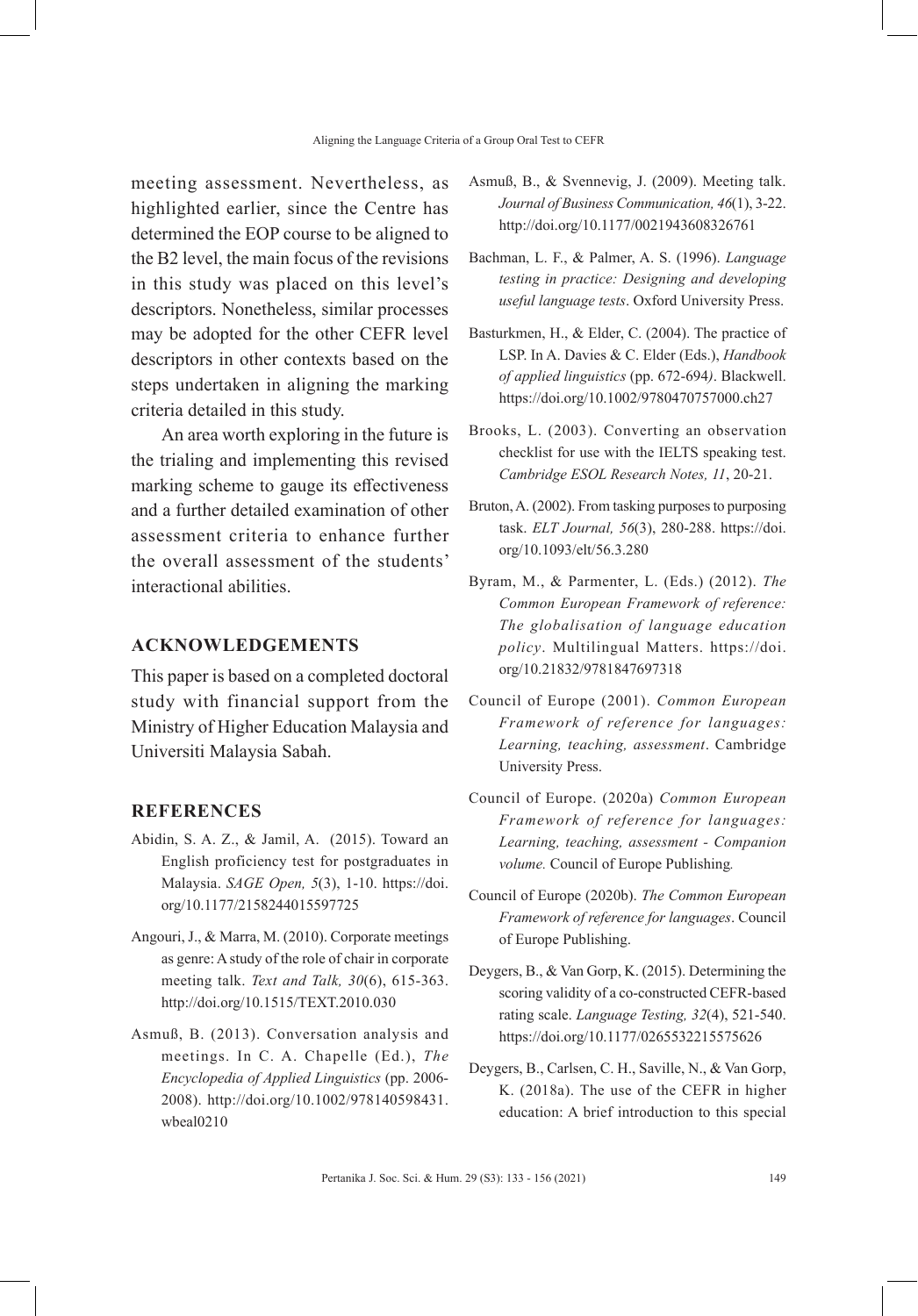issue. *Language Assessment Quarterly, 15*(1), 1-2. https://doi.org/10.1080/15434303.2017.1 421957

- Deygers, B., Carlsen, C. H., Saville, N., & Van Gorp, K. (Eds.) (2018b). Special issue: Language tests for academic enrolment and the CEFR. *Language Assessment Quarterly, 15*(1), 1-108. https://doi.org/10.1080/15434303.2017.1421957
- Don, Z. M., & Abdullah, M. H. (2019, May 17). What the CEFR is and isn't. *Free Malaysia Today*. https://www.freemalaysiatoday.com/category/ opinion/2019/05/27/what-the-cefr-is-and-isnt/
- Douglas, D. (2000). *Assessing languages for specific purposes*. Cambridge University Press.
- Drew, P., & Heritage, J. (1992). Analyzing talk at work: An introduction. In P. Drew, & J. Heritage (Eds.), *Talk at work: Interaction in institutional settings* (pp. 3-65). Cambridge University Press. https://doi.org/10.1075/fol.1.2.08ade
- East, M. (2016). *Assessing foreign language students' spoken proficiency: Stakeholder perspectives on assessment innovation*. Springer.
- Ellis, R. (2003). *Task-based language learning and teaching*. Oxford University Press.
- Fereday, J., & Muir-Cochrane, E. (2006). Demonstrating rigor using thematic analysis: A hybrid approach of inductive and deductive coding and theme development. *International Journal of Qualitative Methods, 5*(1), 80-92. https://doi.org/10.1177/160940690600500107
- Fleiss, J. L., Levin, B. A., & Paik, M. C. (2003). *Statistical methods for rates and proportions*  (3rd ed.). Wiley-Interscience.
- Foley, J. (2019). Issues on assessment using CEFR in the Region. *LEARN Journal: Language Education and Acquisition Research Network, 12*(2), 28-28.
- Fulcher, G. (2004). Deluded by artifices? The Common European Framework and harmonization. *Language Assessment Quarterly, 1,* 253-266. https://doi.org/10.1207/s15434311laq0104\_4
- Galaczi, E., & Taylor, L. (2018). Interactional competence: Conceptualisations, operationalisations, and outstanding questions. *Language Assessment Quarterly, 15*(3), 218-236. https://doi.org/10.1080/15434303.2018.1453816
- Hulstijn, J. H. (2007). The shaky ground beneath the CEFR: Quantitative and qualitative dimensions of language proficiency. *Modern Language Journal, 91*, 663-667. https://doi.org/10.1111/ j.1540-4781.2007.00627\_5.x
- İlin, G. (2014). Student-teacher judgements on Common European Framework: Efficacy, feasibility and reality. *Journal of Language and Literature Education, 9*, 8-19. https://doi. org/10.12973/jlle.11.221
- Landis, J. R., & Koch, G. G. (1977). The measurement of observer agreement for categorical data. *Biometrics, 33*(1), 159-174. https://doi. org/10.2307/2529310
- McNamara, T. (2014). 30 years on–evolution or revolution? *Language Assessment Quarterly, 11*, 226-232. https://doi.org/10.1080/15434303 .2014.895830
- McNamara, T., Hill, K., & May L. (2002). Discourse and assessment. *Annual Review of Applied Linguistics, 22*, 221-242. https://doi.org/10.1017/ s0267190502000120
- Messick, S. (1996). Validity and washback in language testing. *ETS Research Report series, 1996*(1), i-18. https://doi.org/10.1002/j.2333-8504.1996. tb01695.x
- Ministry of Education Malaysia. (2016, April 27). Executive summary: *Malaysia education blueprint 2015-2025 (Higher Education)*. Kementerian Pendidikan Malaysia.
- Nakatsuhara, F. (2013). *The co-construction of conversation in group oral test*. *Language Testing and Evaluation, 30*. Peter Lang.
- North, B. (2014). *The CEFR in practice*. *English Profile Studies, 4*. Cambridge University Press.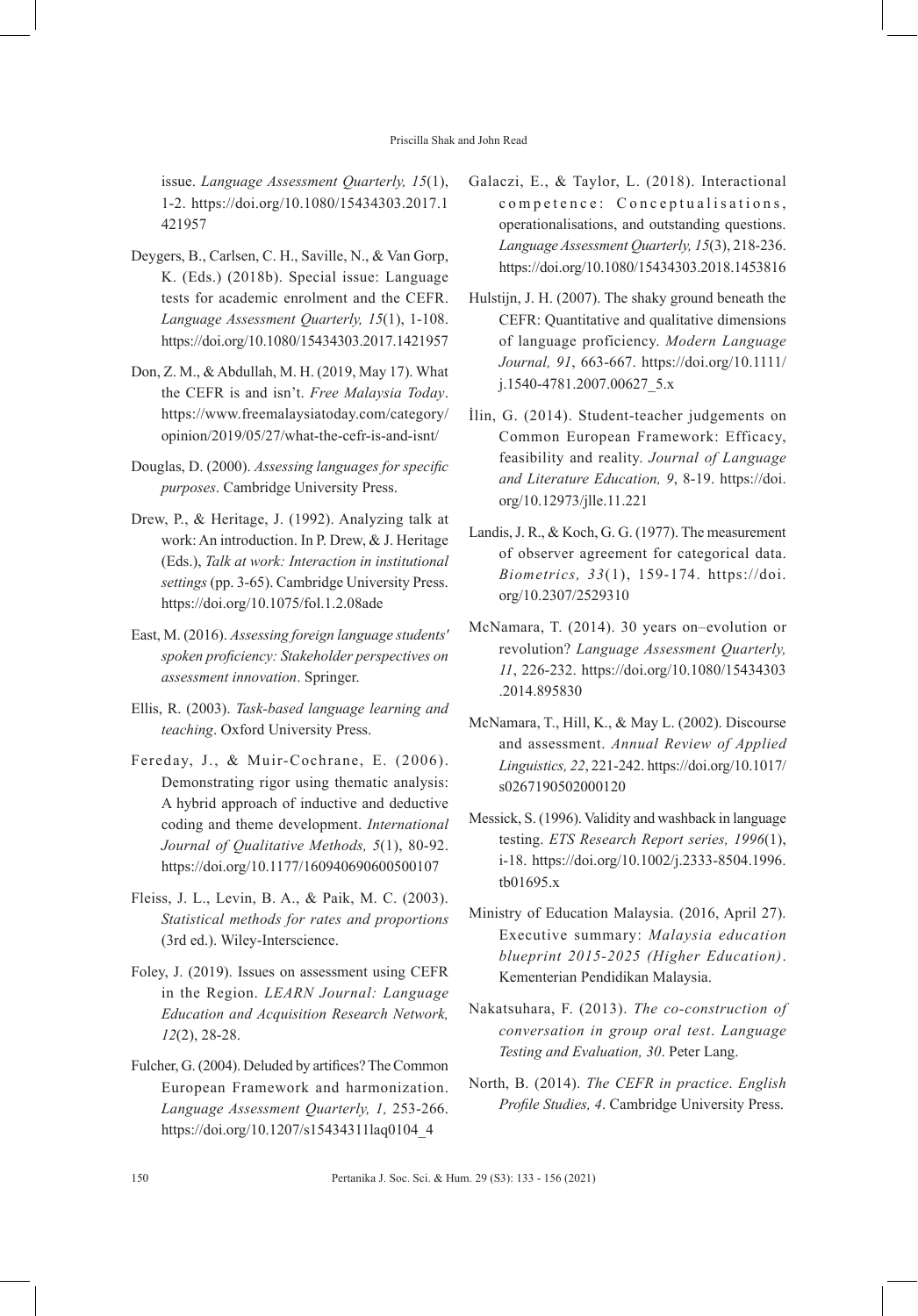- Nunan, D. (1989). *Designing tasks for the communicative classroom*. Cambridge University Press.
- O'Sullivan, B., Weir, C. J. & Saville, N. (2002). Using observation checklists to validate speaking-test tasks. *Language Testing*, *19*(1), 33-56. http://doi. org/10.1191/0265532202lt219oa
- Read, J. (2019). The influence of the Common European Framework of Reference (CEFR) in the Asia-Pacific region. *LEARN Journal, 12*(1), 12-18.
- Shak, P. (2014). Incorporating task-based group project work in English for Occupational Purposes Course: The instructors' perspectives. *MANU Journal, 21*, 77-97.
- Shak, P. (2016). Taken for a ride: Students' coping strategies for free-riding in group work*. Pertanika Journal of Social Science & Humanities, 24*(1), 401-414.
- Shak, P. (2019). *Towards a framework for effective group oral assessment in the ESP classroom* [Unpublished Doctoral dissertation]. University of Auckland.
- Shehadeh, A. (2017). Foreword: New frontiers in task-based language teaching. In M. Ahmadian & M. Mayo (Eds.). *Recent perspectives on task-based language learning and teaching* (pp. vii-xxi). De Gruyter Mouton. http://doi. org/10.1515/9781501503399-015
- Shehadeh, A. (2018). Task-based language assessment. In J. I. Liontas (Ed.), *The TESOL Encyclopedia of English Language Teaching*. (pp. 1-6). John Wiley & Sons, Inc. https://doi. org/10.1002/9781118784235.eelt0379
- Sim, J., & Wright, C. C. (2005). The Kappa statistic in reliability studies: Use, interpretation, and sample size requirements. *Physical Therapy, 85*(3), 257- 268. https://doi.org/10.1093/ptj/85.3.257
- Skehan, P. (1998). *A cognitive approach to language learning*. Oxford University Press.
- Svennevig, J. (2012a). Interaction in workplace meetings. *Discourse Studies*, *14*(1), 3-10. http:// doi.org/10.1177/1461445611427203
- Svennevig, J. (2012b). The agenda as a resource for topic introduction in workplace meetings. *Discourse Studies*, *14*(1), 53-66. http://doi. org/10.1177/1461445611427204
- Taylor, B. P. (1983). Teaching ESL: Incorporating a communicative, student-centered component. *TESOL Quarterly, 17*(1), 69-88. https://doi. org/10.2307/3586425
- van Batenburg, E. S. L., Oostdam, R. J., van Gelderen, A. J. S., & de Jong, N. H. (2018). Measuring L2 speakers' interactional ability using interactive speech tasks. *Language Testing, 35*(1), 75-100. https://doi.org/10.1177/0265532216679452
- Vierra, A. J., & Garrett, J. M. (2005). Understanding interobserver agreement: The Kappa statistics. *Family Medicine, 37*(5), 360-363.
- Weir, C. (2005a). Limitations of the Common European Framework for developing comparable examinations and tests. *Language Testing, 22*(3) 281-300. https://doi. org/10.1191/0265532205lt309oa
- Weir, C. J. (2005b). *Language testing and validation: An evidence-based approach*. Palgrave Macmillan.
- Woodward-Kron, R., & Elder, C. (2015). A comparative discourse study of simulated clinical roleplays in two assessment contexts: Validating a specific-purpose language test. *Language Testing, 33*(2), 251-270. https://doi. org/10.1177/0265532215607399
- Zacharias, N. T. (2012). *Qualitative research methods for second language education: A coursebook*. Cambridge Scholars Publishing.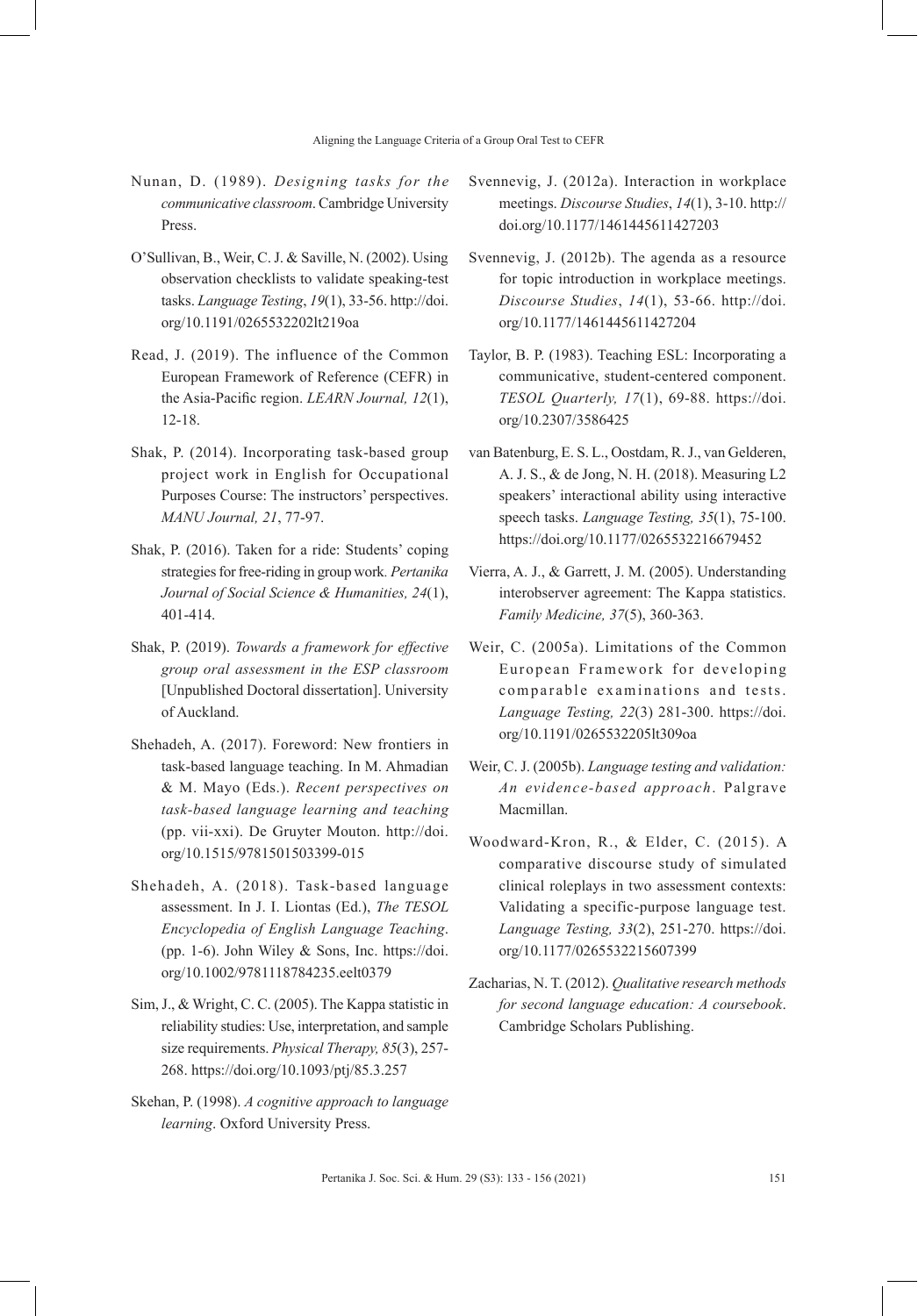# **APPENDICES**

### **Appendix A**

*Post-assessment interview questions (adapted from Shak, 2019)*

1. What do you think of your students' overall performance for the meeting assessment? Potential prompts:

a) Are you happy with the

- performance of the groups?
- b) Are you happy with the students' performance?
- 2. For the formal meeting assessment, were there any successful group discussions that stood out? Potential prompts:
	- a) Why was/were the discussion(s) successful?
	- b) What did the students do to make the discussion successful?
- 3. Did any of the students perform well beyond your expectation of him/her?
	- a) Why was the student's/students' performance successful?
	- b) How did this affect your marking?
- 4. During the meeting assessment, were there any students who performed badly?
	- a) Why were the students' performance less successful?
	- b) What did the students do/fail to do?

5. Do you think the group discussion assessment format is suitable for assessing your students' language skills?

Follow-ups if YES:

- a) Why?
- b) How?

Follow-ups if NO:

- a) Why?
- b) What method(s)/format(s) would you suggest instead?
- 6. In your opinion, is the use of the group discussion assessment fair for the students?

Follow-ups if YES:

- a) Why?
- b) Please elaborate on why you feel that it is a fair assessment.
- c) What do you do to ensure that the students are assessed fairly in the group assessment?

Follow-ups if NO:

- a) Why?
- b) Please elaborate on why you feel that it is not a fair assessment.
- c) What do you think can be done to improve the fairness of the group discussion assessment?
- 7. During their group assessment, the students were assigned different roles. Do you think this will favor some students (i.e., the chairperson of the meeting) while placing the others at a disadvantage?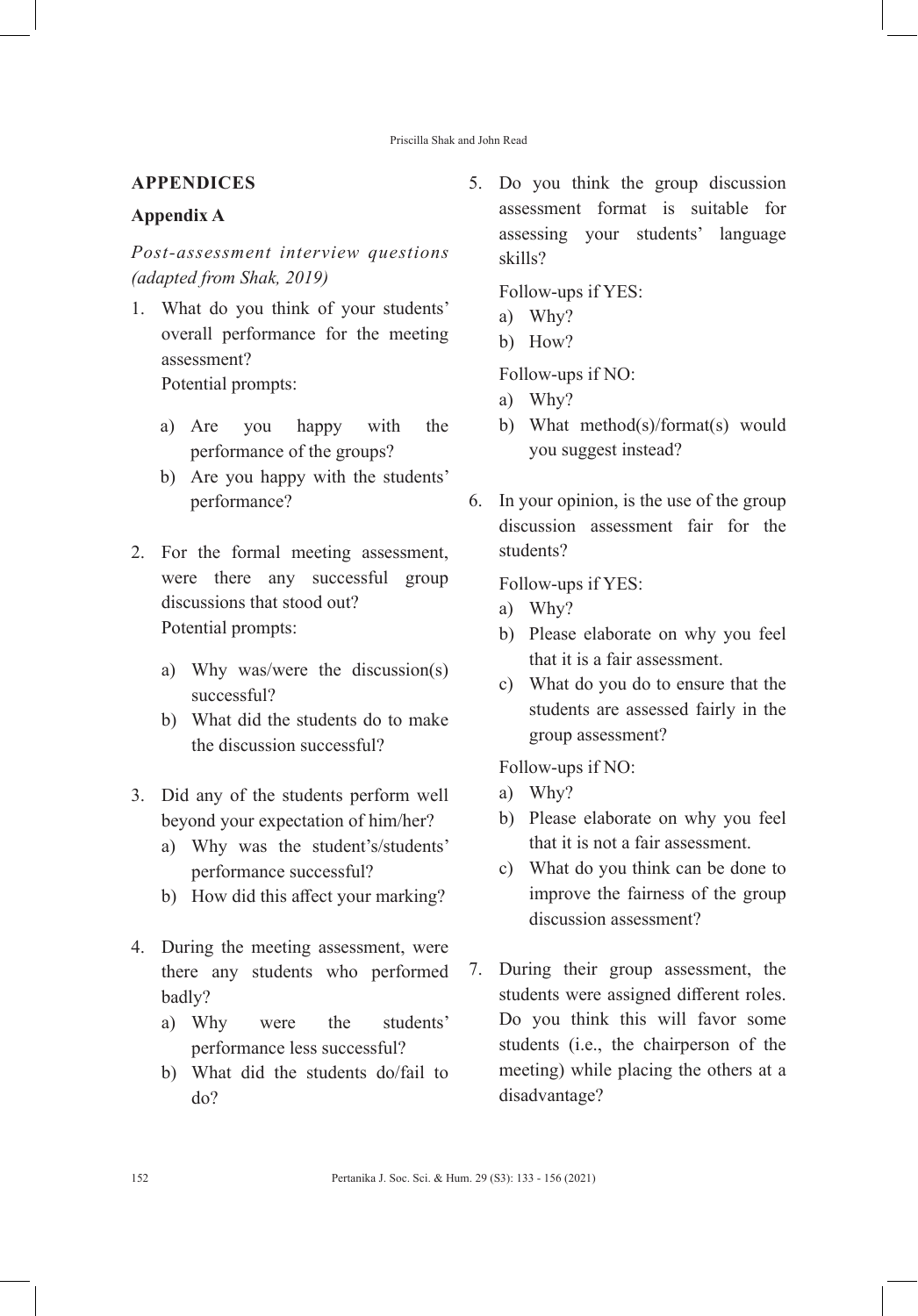Follow-ups if YES:

- a) Why?
- b) How do you think this can be prevented?

Follow-ups if NO:

- a) Why?
- 8. For the group assessment, is there a specific marking scheme that you adhere to? (Refer to marking scheme)
	- a) Did you follow the marking scheme strictly when assessing your students? Why? If not, how did you do it?
	- b) How did you use the marks sheets? Do you go according to the list of items in the score sheet?
	- c) Do you think the marking scheme reflects the objectives of the meeting discussion assessment? How so? If not, how do you think this can be done?
	- d) Do you think the marking criteria allow for effective assessment of the specific language skills required to perform the group discussion task?
	- e) Do you think that the marking criteria are suitable for assessing the individual language abilities of the students?
	- f) Do you think that the marking criteria are fair for all students?
	- g) Do you agree with all the items in the marking scheme? Explain.
	- h) Did you face any problems while using the marking scheme? Please explain.
- i) Did you have any difficulty assessing all the students within the duration of their group assessment?
- j) How did you ensure that the assessment was done within the timeframe for each of the students?
- k) In your opinion, how can the marking scheme be improved?
- 9. The course outline specified groups of four students for the group project. In groups where there were more/extra member(s),
	- a) How had the extra student affected the assessment process?
	- b) How did you manage the assignment of marks in bigger groups?
- 10. What did you pay attention to when assigning marks to your students? (eg. Language/performance/cooperation)
- 11. How did/would you assess students who were quiet during the assessment?
	- a) Those who are naturally quiet
	- b) Those who are weak in the language
	- c) Those who cannot get a word in because of other members who manipulate discussion
	- d) Those who chose not to contribute when given a chance (the freerider?)
- 12. How did/would you assess students who manipulated most of the talk time during the assessment to get a higher score?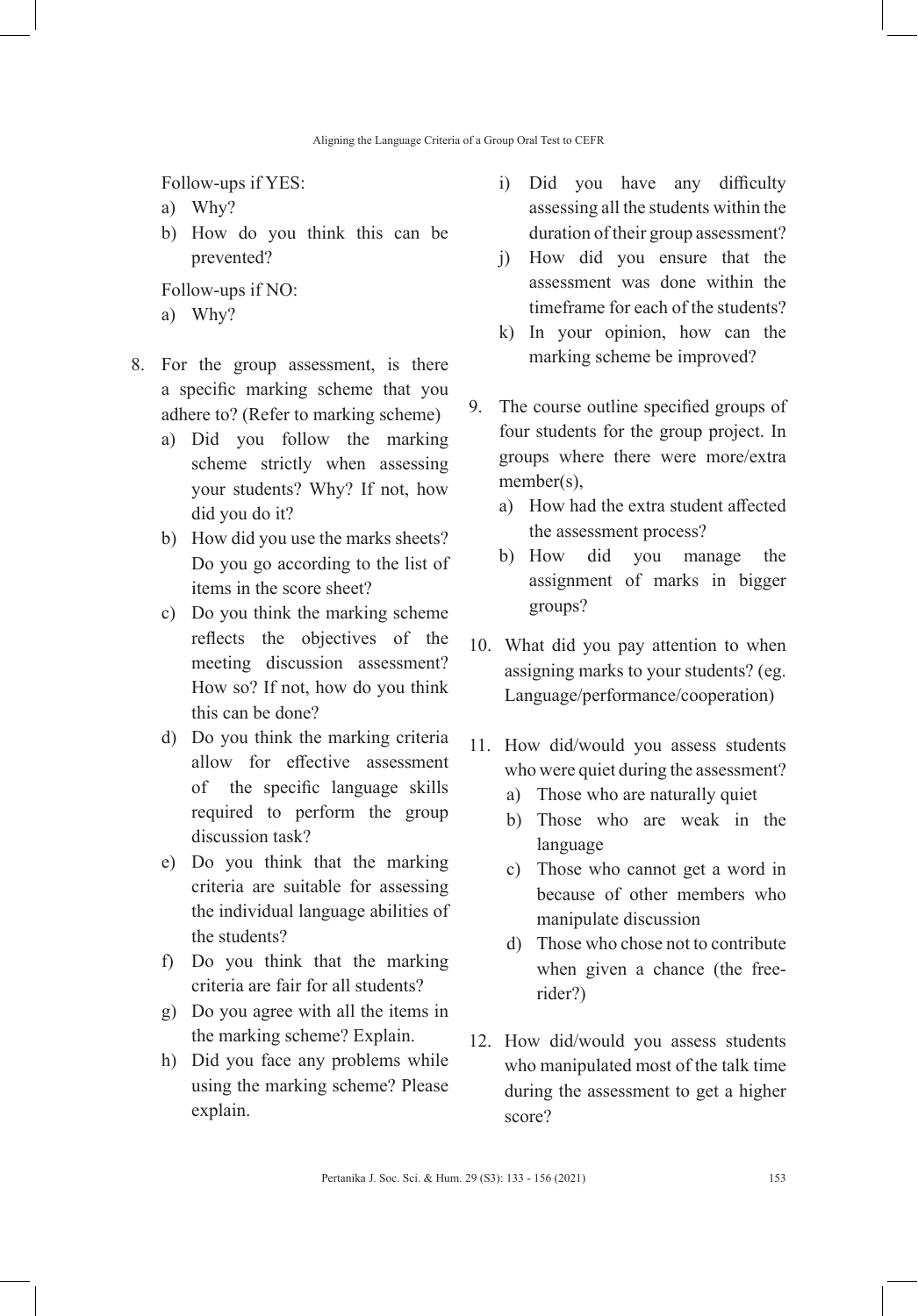- 13. How did you use your knowledge of your students to help you in assigning their marks?
- 14. How did you ensure that everyone gets the marks they deserved and that you have marked them fairly?
- 15. Were your marks set by the end of the assessment? Did you review your marks? How did you do this?
- 16. What are your suggestions to make the group assessment process more effective?
- 17. Do you have anything to add?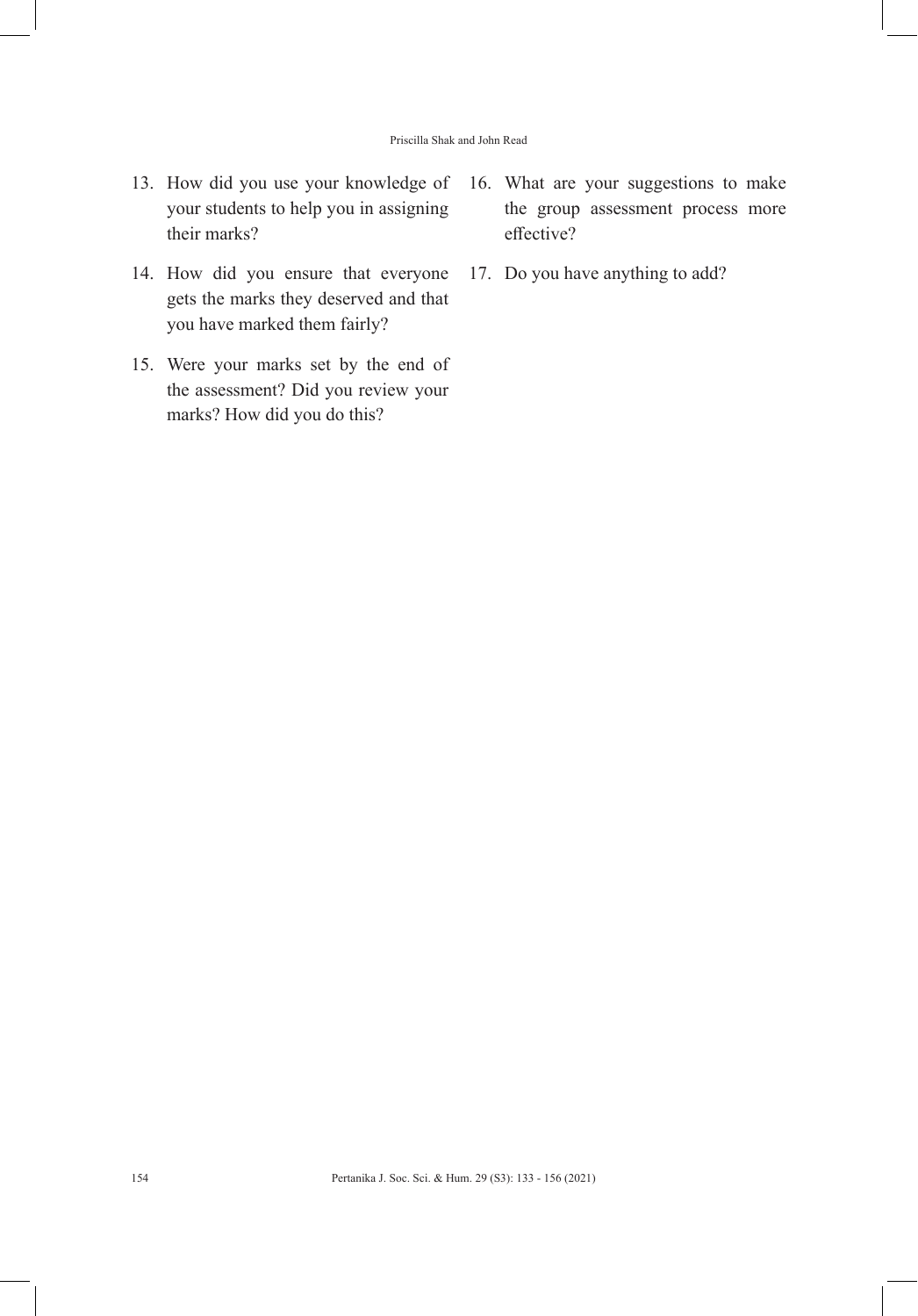# **Appendix B**

*Focus group discussion questions (adapted from Shak, 2019)*

- 1. What do you think about the topic that has brought us here today (meeting assessment)?
- 2. I understand that in this Centre, the course chairperson makes most of the decisions about the course design. What are the roles of the other instructors of the course in the decision-making process? Items covered:
	- Course design
	- Course assessment
	- Course content
- 3. In your opinion, what are the major problems in implementing the group discussion assessment format? Items covered:
	- Time constraints
	- Numbers of students in a group
	- Students who free-ride (or do not contribute much to the discussion).
	- Students who monopolize the discussion
	- The different personalities
	- The marking scheme
	- The allocation of marks

(individual versus group marks)

- Whether the marks reflect the individual student's language abilities
- Whether the marks given are generalizable to other settings. (i.e., whether being able to perform well in the group discussion assessment means being able to perform in other oral tasks competitively as well)
- 4. What do you think can be done to overcome the problems you (the instructors) face?
- 5. Could you provide any suggestions on how the group discussion assessment process can be improved? Items covered:
	- Planning
	- Strategies to ensure fair evaluation of the students
	- Marking scheme/criteria
		- o Task versus construct considerations
		- o How to ensure that the student's skills can be captured and are reflected in their scores